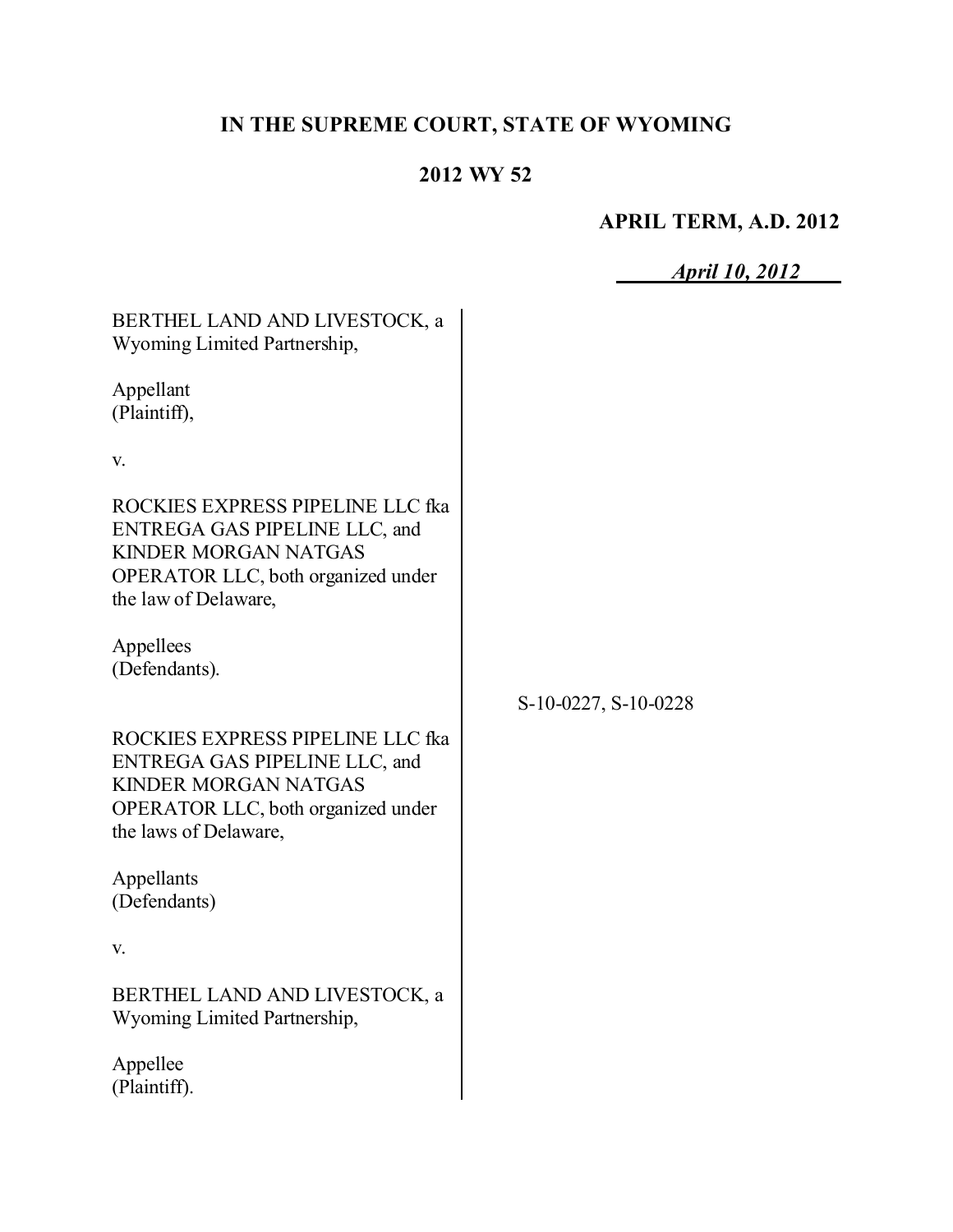#### *Appeal from the District Court of Laramie County The Honorable Edward Grant, Judge, Retired, and The Honorable Thomas T.C. Campbell, Judge*

*Representing Berthel Land and Livestock:* Bill G. Hibbler of Bill G. Hibbler, P.C., Cheyenne, Wyoming

#### *Representing Rockies Express Pipeline LLC fka Entrega Gas Pipeline LLC, and Kinder Morgan NatGas Operator LLC:*

David G. Ditto of Associated Legal Group, Cheyenne, Wyoming

*Before KITE, C.J., and GOLDEN, HILL, VOIGT, and BURKE, JJ.*

**NOTICE: This opinion is subject to formal revision before publication in Pacific Reporter Third. Readers are requested to notify the Clerk of the Supreme Court, Supreme Court Building, Cheyenne, Wyoming 82002, of any typographical or other formal errors so that correction may be made before final publication in the permanent volume.**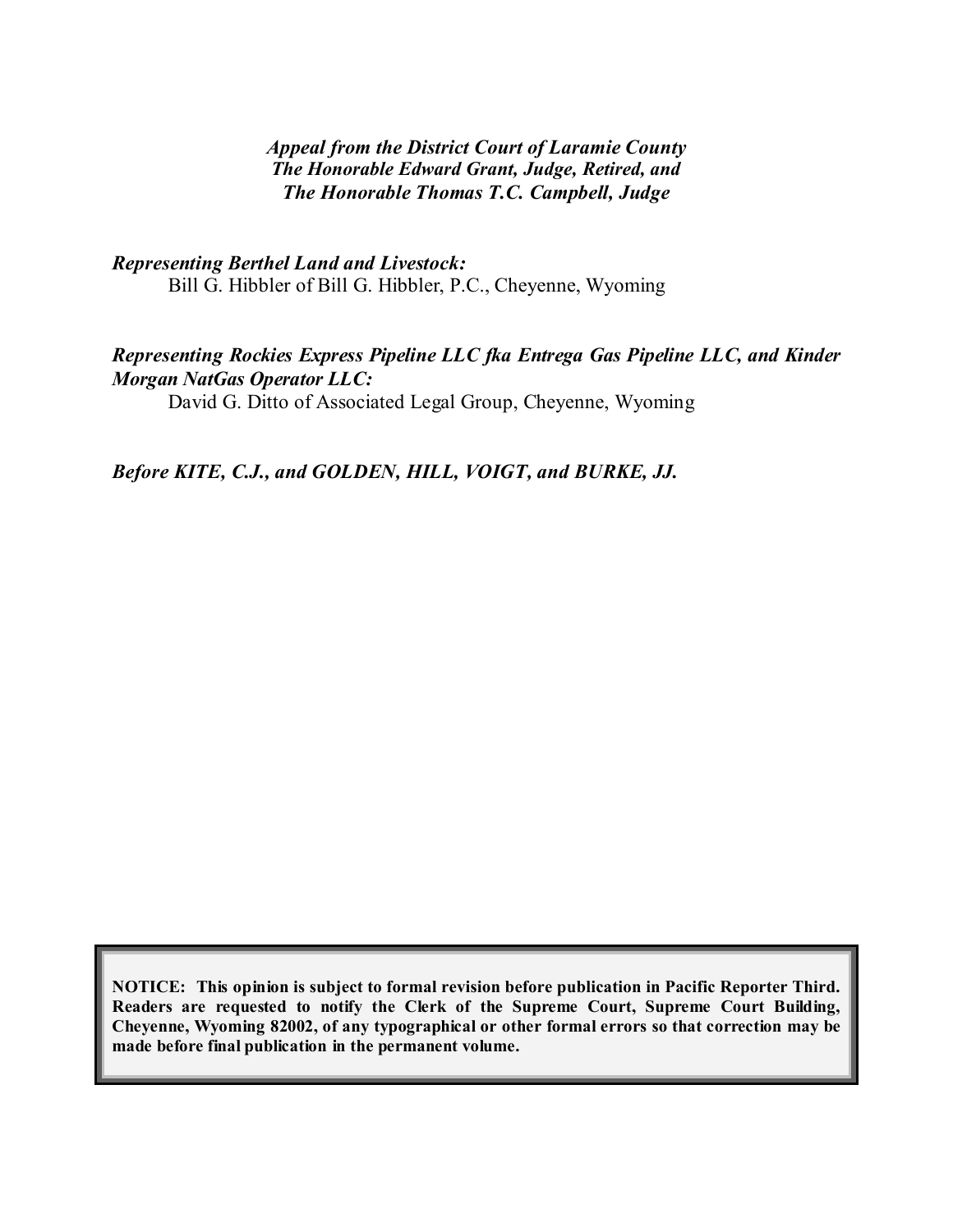### **GOLDEN**, Justice.

[¶1] Berthel Land and Livestock (Berthel) entered into a Pipeline Easement Agreement (Agreement) with Rockies Express Pipeline (Rockies Express). After completion of the pipeline, Berthel filed an action against Rockies Express asserting claims for breach of contract and fraudulent inducement. The breach of contract claims alleged a failure to remove rock from the property and a failure to provide required as-built drawings of the completed pipeline, and the fraudulent inducement claim alleged that Rockies Express never intended to remove the rock as required by the Agreement.

[¶2] The district court granted Berthel summary judgment as to liability on the breach of contract claims, but required a trial on damages on those claims, and denied summary judgment on the fraudulent inducement claim. After a bench trial, the district court found that Berthel had not proven its fraudulent inducement claim or its damages for the rock removal breach. The district court awarded damages for the as-built drawings breach, but at a lesser amount than Berthel requested. Berthel appealed, and Rockies Express crossappealed.

[¶3] We affirm the district court's decision on the fraudulent inducement claim and rock removal damages. We affirm in part and reverse in part the award of damages for the as-built drawings breach.

#### **ISSUES**

[¶4] Berthel presents the following issues on appeal:

I. Did the district court err as a matter of law by interpreting that the pipeline easement agreement  $\mathcal{B}(m)$ , requires removal of "surface" rocks only?

II. Are the district court's factual determinations concerning damages for  $\mathcal{P}(m)$ , rock removal, and/or  $\mathcal{P}(q)$ , asbuilt survey, clearly erroneous?

III. Is the district court's conclusion that fraudulent inducement was not committed clearly erroneous?

[¶5] In its cross-appeal, Rockies Express presents these issues:

1. Did the trial court commit error by granting summary judgment for Berthel on the issue of liability for failure to provide Berthel with an as-built survey?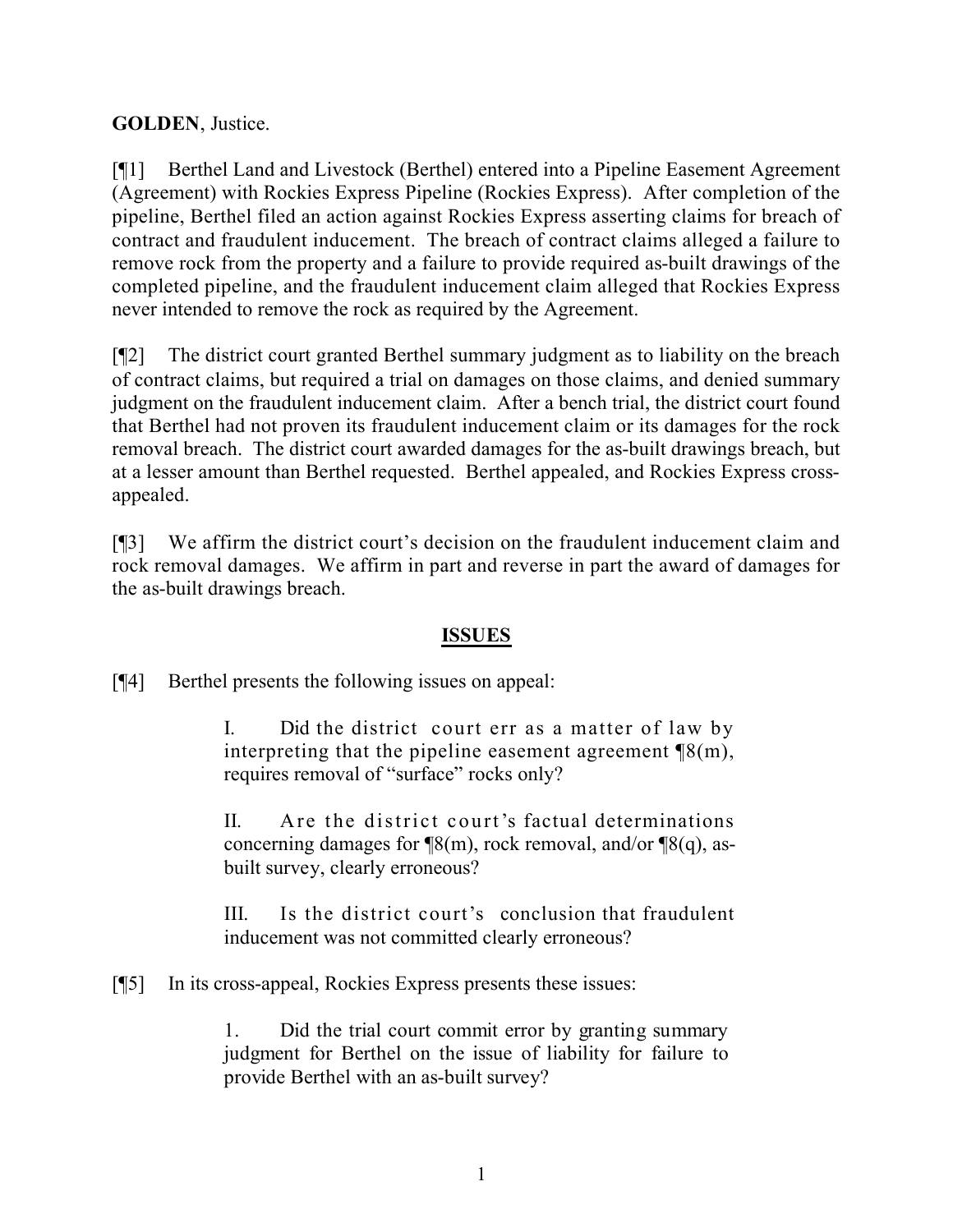2. Did the trial court commit error by granting summary judgment for Berthel on the issue of liability for failure to remove rocks from the easement?

3. Did the trial court commit error by allowing evidence of "bids" from Berthel's contractors and engineers that failed to reflect the correct measure of damages?

# **FACTS**

[¶6] Berthel owns an 11,192-acre ranch located between Laramie and Cheyenne, Wyoming. In 2006, Berthel and Rockies Express entered into a Pipeline Easement Agreement (Agreement), which, in exchange for \$200,000, granted Rockies Express an approximately 3.5-mile easement through Berthel's land for the construction and operation of a natural gas pipeline. The Agreement provided for a 125-foot wide temporary easement during construction and a 50-foot wide permanent easement after construction.

[¶7] Rockies Express completed construction of the pipeline in late summer of 2007. In September 2007, Berthel filed the present action alleging that Rockies Express failed to remove rock from the premises, as required by the Agreement, and failed to provide an as-built survey that would allow Berthel to determine the full distance covered by the pipeline, also as required by the Agreement. Berthel also alleged a claim for fraudulent inducement, contending that Rockies Express never intended to remove rock from the premises and fraudulently induced Berthel to sign the Agreement with its false representation that it would remove the rock.

[¶8] The parties filed cross-motions for summary judgment, and the district court, the Honorable Edward Grant presiding, granted those motions in part and denied them in part. The court found no genuine issue of material fact as to whether Rockies Express violated the rock removal and as-built survey provisions of the Agreement. In so ruling, the district court did not explain the basis for its decision or provide its interpretation of the applicable Agreement provisions. The district court found genuine issues of fact as to the fraudulent inducement claim and ordered that the fraudulent inducement claim and Berthel's damages with respect to all of its claims be set for a bench trial.

[¶9] Upon Judge Grant's retirement, the Honorable Thomas Campbell presided over the case, and on January 19-21, 2010, a bench trial was held. At the conclusion of the bench trial, the district court entered a decision letter ruling as follows:

► With respect to the rock removal claim, the court interpreted the Agreement to require removal of only the surface rock greater than two inches in diameter. The court agreed with Berthel that the measure of damages should be the cost of repairs, but it awarded no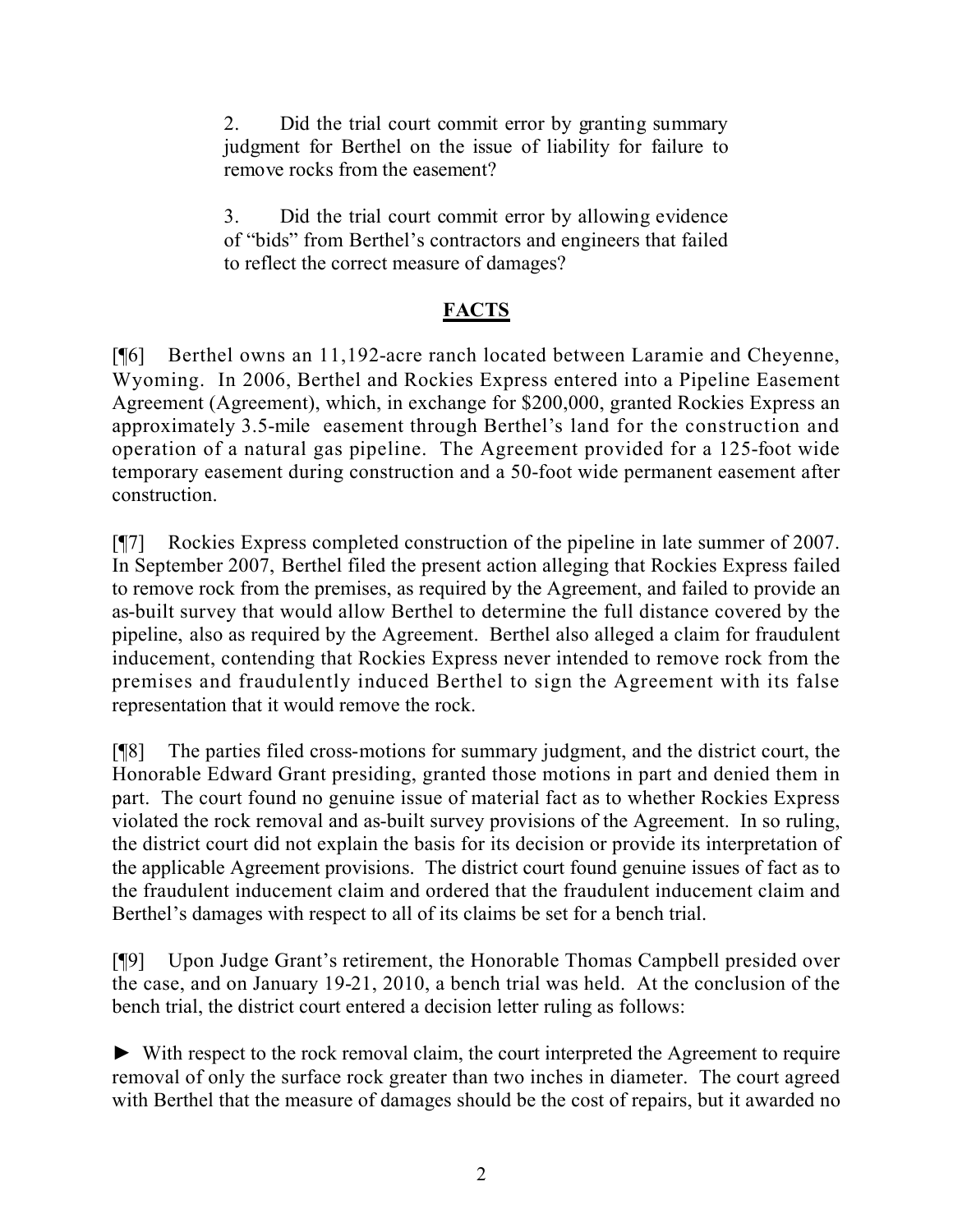damages because Berthel had failed in its proof. The court found that Berthel had offered damages evidence only on the cost of removing both surface rock and subsurface rock to a depth of two feet, without separating out the cost of removing just the surface rock, and there was therefore no evidence from which the court could calculate damages.

► With respect to the as-built survey claim, the court also based its damages calculation on the cost of repair, or, that is, the cost to Berthel to have an as-built survey completed. Berthel presented evidence that that cost would be \$75,284.65, and that was the amount it requested in damages for the as-built survey breach. The court concluded, though, that Berthel's proposed approach of having a backhoe dig 245 holes down to a natural gas pipeline to determine its depths and contours was dangerous and unreasonable. The court thus eliminated that cost item from the damages, substituted the cost of an alternative pipeline detection method, and awarded damages of \$42,820.00.

► With respect to the fraudulent inducement claim, the district court concluded that Berthel had failed to prove any element of its claim and entered judgment for Rockies Express.

### **STANDARD OF REVIEW**

[¶10] Because this case was tried to the court, we apply the following standard of review:

> Following a bench trial, this court reviews a district court's findings and conclusions using a clearly erroneous standard for the factual findings and a *de novo* standard for the conclusions of law. *Piroschak v. Whelan*, 2005 WY 26, ¶ 7, 106 P.3d 887, 890 (Wyo. 2005).

The factual findings of a judge are not entitled to the limited review afforded a jury verdict. While the findings are presumptively correct, the appellate court may examine all of the properly admissible evidence in the record. Due regard is given to the opportunity of the trial judge to assess the credibility of the witnesses, and our review does not entail re-weighing disputed evidence. Findings of fact will not be set aside unless they are clearly erroneous. A finding is clearly erroneous when, although there is evidence to support it, the reviewing court on the entire evidence is left with the definite and firm conviction that a mistake has been committed.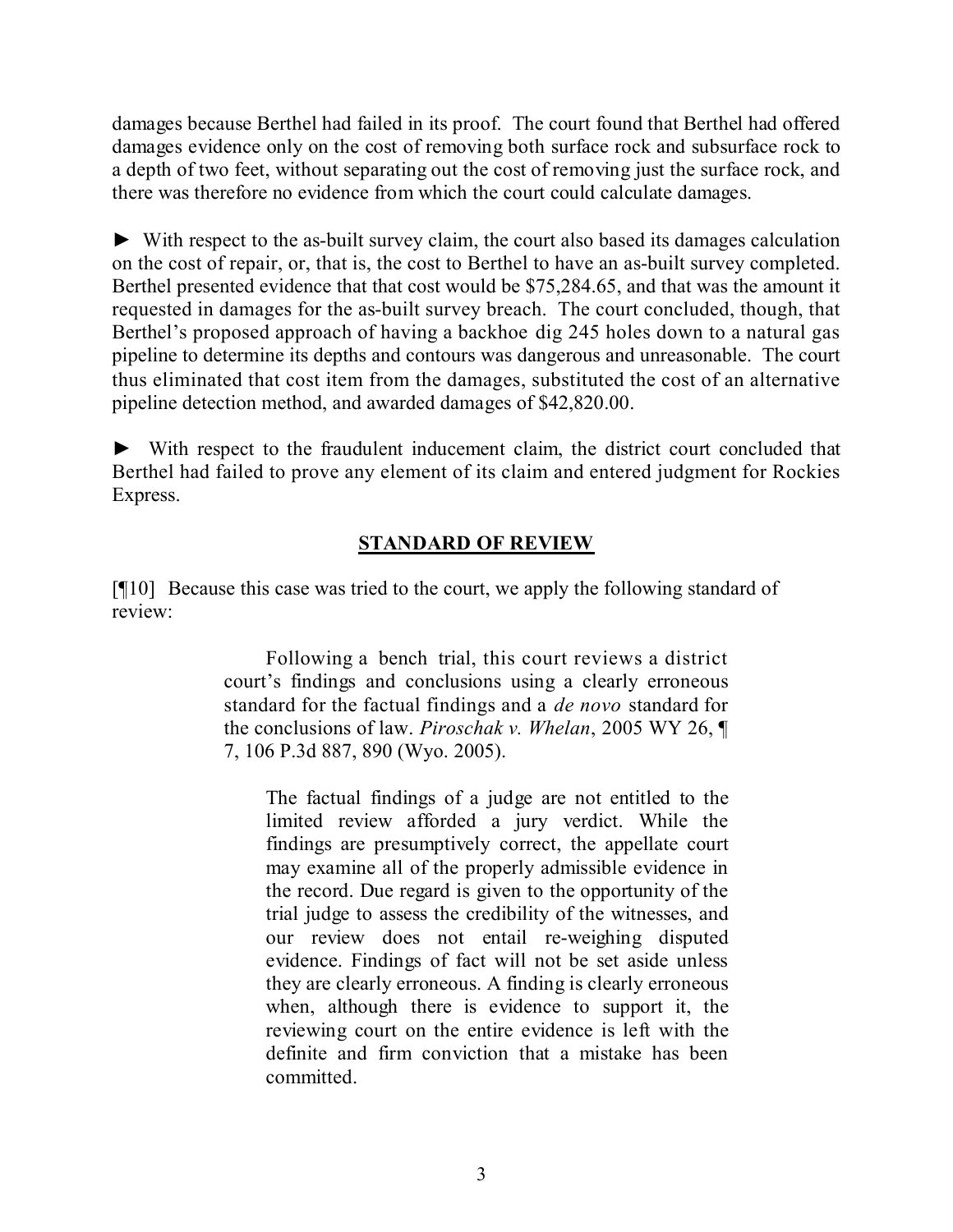*Piroschak,* ¶ 7, 106 P.3d at 890. Findings may not be set aside because we would have reached a different result. *Harber v. Jense*, 2004 WY 104, ¶ 7, 97 P.3d 57, 60 (Wyo. 2004). Further,

we assume that the evidence of the prevailing party below is true and give that party every reasonable inference that can fairly and reasonably be drawn from it.

*Id.*

*Pennant Service Co., Inc. v. True Oil Co., LLC,* 2011 WY 40, ¶ 7, 249 P.3d 698, 703 (Wyo. 2011) (quoting *Hofstad v. Christie,* 2010 WY 134, ¶ 7, 240 P.3d 816, 818 (Wyo. 2010) (some citations omitted)). We review the district court's conclusions of law *de novo*. *Lieberman v. Mossbrook,* 2009 WY 65, ¶ 40, 208 P.3d 1296, 1308 (Wyo. 2009).

[¶11] Because Rockies Express challenges the grant of summary judgment on the liability issues, we must also consider our standard for reviewing summary judgment orders. Motions for summary judgment come before the trial court pursuant to Rule 56(c) of the Wyoming Rules of Civil Procedure, which provides that

> [t]he judgment sought shall be rendered forthwith if the pleadings, depositions, answers to interrogatories, and admissions on file, together with the affidavits, if any, show that there is no genuine issue as to any material fact and that the moving party is entitled to a judgment as a matter of law.

*Formisano v. Gaston*, 2011 WY 8, ¶ 3, 246 P.3d 286, 288 (Wyo. 2011). We review a grant of summary judgment as follows:

> We review a summary judgment in the same light as the district court, using the same materials and following the same standards. [*Snyder v. Lovercheck*, 992 P.2d 1079, 1083 (Wyo. 1999)]; *40 North Corp. v. Morrell*, 964 P.2d 423, 426 (Wyo. 1998). We examine the record from the vantage point most favorable to the party opposing the motion, and we give that party the benefit of all favorable inferences that may fairly be drawn from the record. *Id*. A material fact is one which, if proved, would have the effect of establishing or refuting an essential element of the cause of action or defense asserted by the parties. *Id*. If the moving party presents supporting summary judgment materials demonstrating no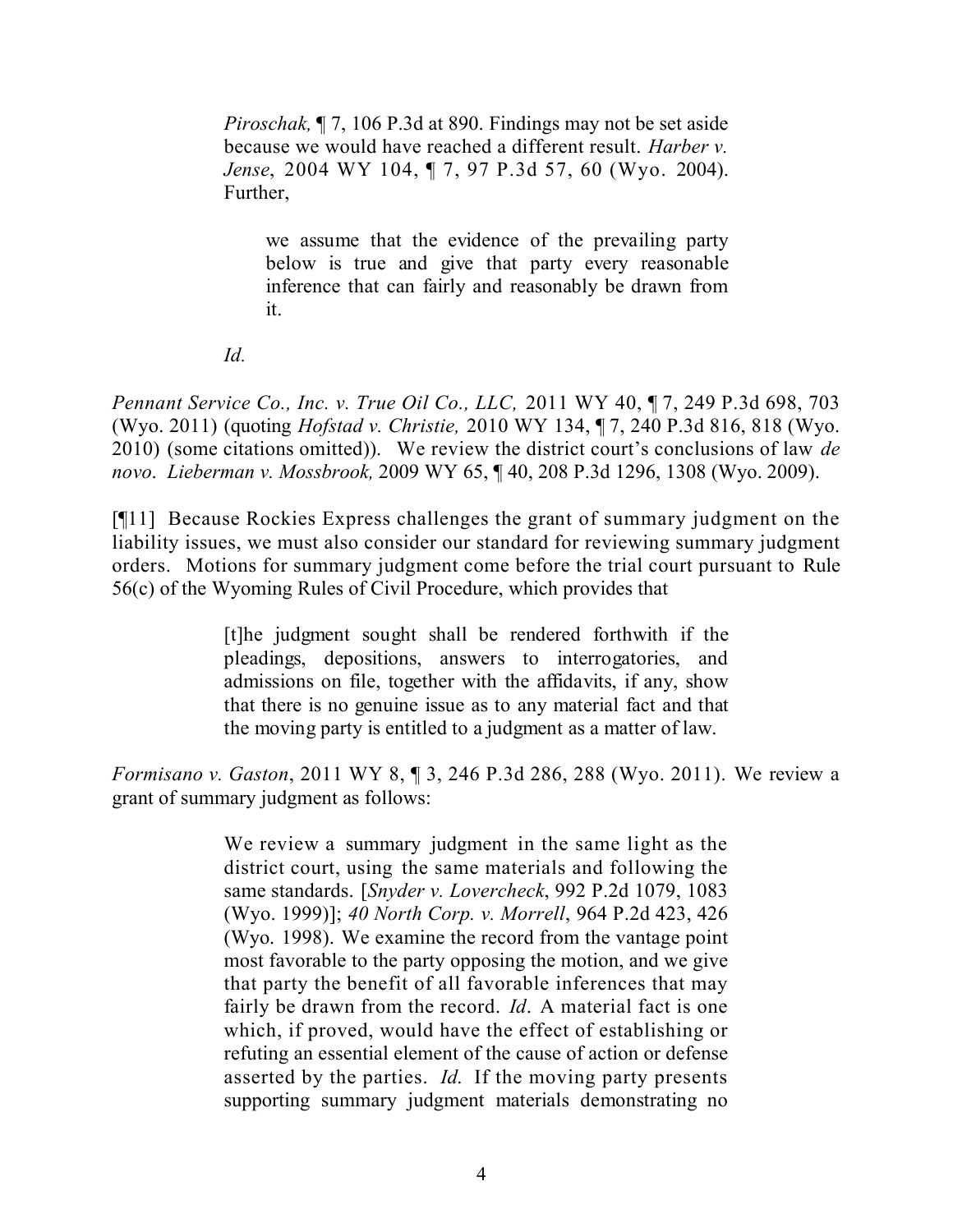genuine issue of material fact exists, the burden is shifted to the non-moving party to present appropriate supporting materials posing a genuine issue of a material fact for trial. *Roberts v. Klinkosh*, 986 P.2d 153, 155 (Wyo. 1999); *Downen v. Sinclair Oil Corp.*, 887 P.2d 515, 519 (Wyo. 1994). We review a grant of summary judgment deciding a question of law de novo and afford no deference to the district court's ruling. *Roberts v. Klinkosh*, 986 P.2d at 156; *Blagrove v. JB Mechanical, Inc.*, 934 P.2d 1273, 1275 (Wyo. 1997).

*Lindsey v. Harriet*, 2011 WY 80, ¶ 18, 255 P.3d 873, 880 (Wyo. 2011).

#### **DISCUSSION**

#### **I. BREACH OF AGREEMENT CLAIMS**

[¶12] Review of the rock removal and as-built survey claims requires consideration of the Agreement according to our rules of interpreting easements.

> Easements are reviewed under the same principles that have been established for interpretation of contracts. *Lozier v. Blattland Investments*, *LLC*, [2004 WY 132, ¶ 9,] 100 P.3d 380, 383-384 (Wyo. 2004); *Klutznick v. Thulin*, 814 P.2d 1267, 1270 (Wyo. 1991). The primary goal is to determine the intention of the parties from a close reading of the document language and by interpreting the terms of the document according to their plain and ordinary meaning. *Comet Energy Services, LLC v. Powder River Oil & Gas Ventures, LLC*, [2008 WY 69, ¶ 6,] 185 P.3d 1259, 1261- 1262 (Wyo. 2008). Determination of the parties' intentions requires common sense and good faith; it also requires consideration of the context within which the contract was made. *Double Eagle Petroleum & Min. Corp. v. Questar Exploration & Production Co.*, [2003 WY 139, ¶ 8,] 78 P.3d 679, 681-682 (Wyo. 2003). If necessary, the reviewing court may also look to the circumstances surrounding the contract, as well as its subject matter and the purpose of the contract to glean the intent of the agreement. *Id*. Any examination of the context within which the contract was drawn is limited to ascertaining the intent of the parties in making the agreement. *Id.* The context "cannot be invoked to contradict the clear meaning of the language used, and those extraneous circumstances do not justify a court in proceeding to insert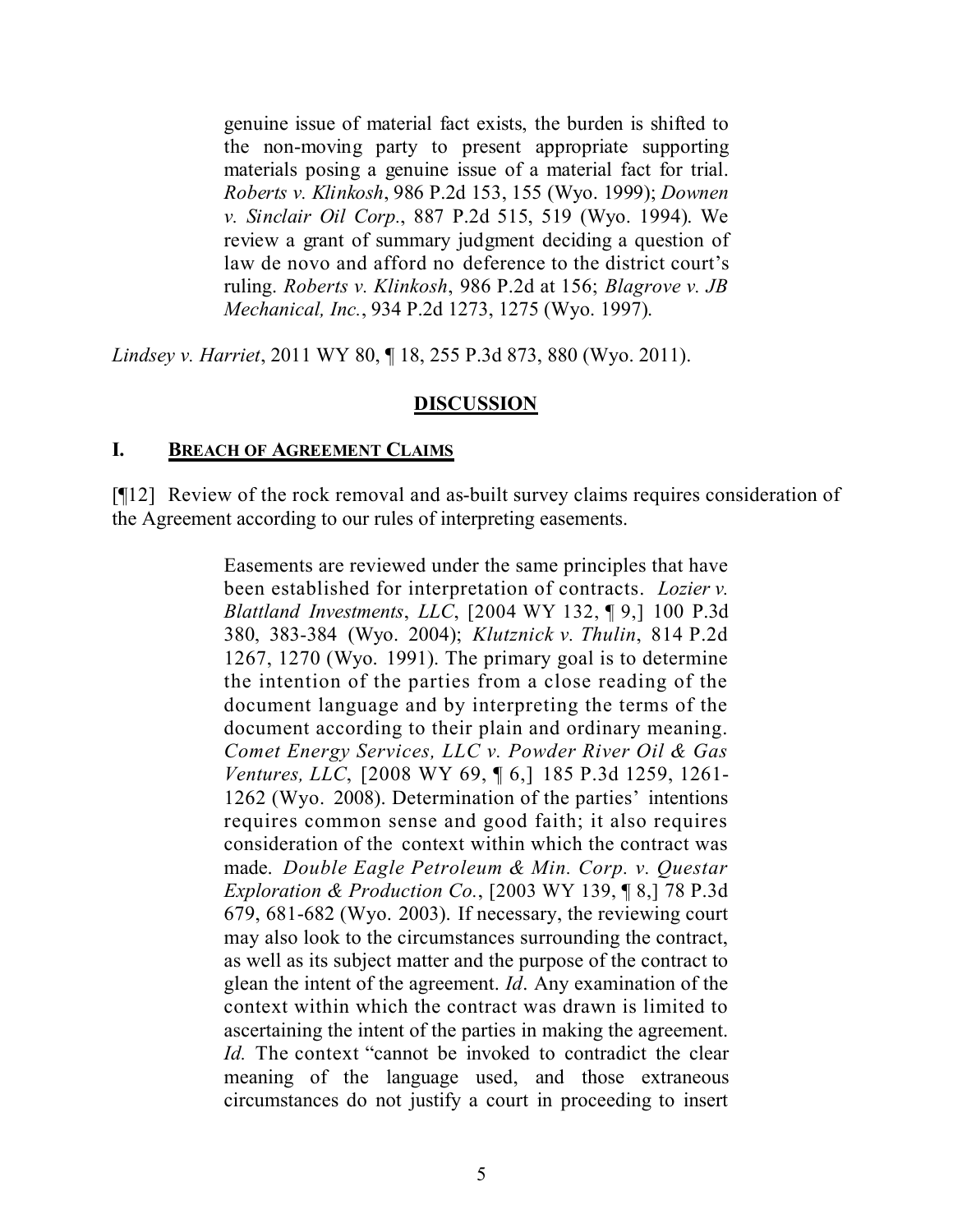therein a provision other than or different from that which the language used clearly indicates, and thereby, in effect, make a contract for the parties." *Lozier v. Blattland Investments, LLC*, 100 P.3d 380, 383-384 (Wyo. 2004).

*Davison v. Wyo. Game & Fish Comm'n*, 2010 WY 121, ¶ 9, 238 P.3d 556, 560 (Wyo. 2010).

[¶13] In interpreting contracts, we have also said that the "language of the parties expressed in their contract must be given effect in accordance with the meaning which the language would convey to reasonable persons at the time and place of its use." *Union Pacific Railroad Co. v. Caballo Coal Co.*, 2011 WY 24, ¶ 15, 246 P.3d 867, 872 (Wyo. 2011) (quoting *Moncrief v. Louisiana Land* & *Exploration Co.*, 861 P.2d 516, 524 (Wyo. 1993)). The contract as a whole should be considered, taking into consideration the relationship between the various parts. *Moncrief*, 861 P.2d at 524. Courts may consider the circumstances surrounding execution of the agreement to determine the parties' intention, even in reviewing unambiguous contracts. *Ultra Res., Inc. v. Hartman*, 2010 WY 36, ¶ 22, 226 P.3d 889, 905 (Wyo. 2010); *Mullinnix LLC v. HKB Royalty Trust*, 2006 WY 14, ¶ 6, 126 P.3d 909, 915 (Wyo. 2006); *Caballo Coal Co. v. Fidelity Expl. & Prod. Co.*, 2004 WY 6, ¶ 11, 84 P.3d 311, 314-15 (Wyo. 2004).

[¶14] As with a contract, if the language of an easement is ambiguous, we may use extrinsic evidence in an effort to determine the intentions of the parties. *Davison*, ¶ 9, 238 P.3d at 560. A contract is ambiguous if it can be read in more than one way. *Dwan v. Indian Springs Ranch Homeowners Ass'n, Inc.*, 2008 WY 74, ¶ 9, 186 P.3d 1199, 1202 (Wyo. 2008). The determination of whether a contract is ambiguous is a question of law for the court to decide. *Davison*, ¶ 9, 238 P.3d at 560; *State ex rel. Arnold v. Ommen*, 201 P.3d 1127, 1137 (Wyo.2009).

## **A. Rock Removal Breach**

## **1.** *Meaning of Paragraph 8(m)*

[¶15] Paragraph 8(m) is the only provision in the Agreement governing rock removal. It provides:

> When rock conditions are encountered in the construction of the pipeline rock shall be removed from said premises. The word rock as used in herein shall not include sand, gravel or rocks less than two inches (2") in diameter and boulders may be retained on the right-of-way per Grantor's direction.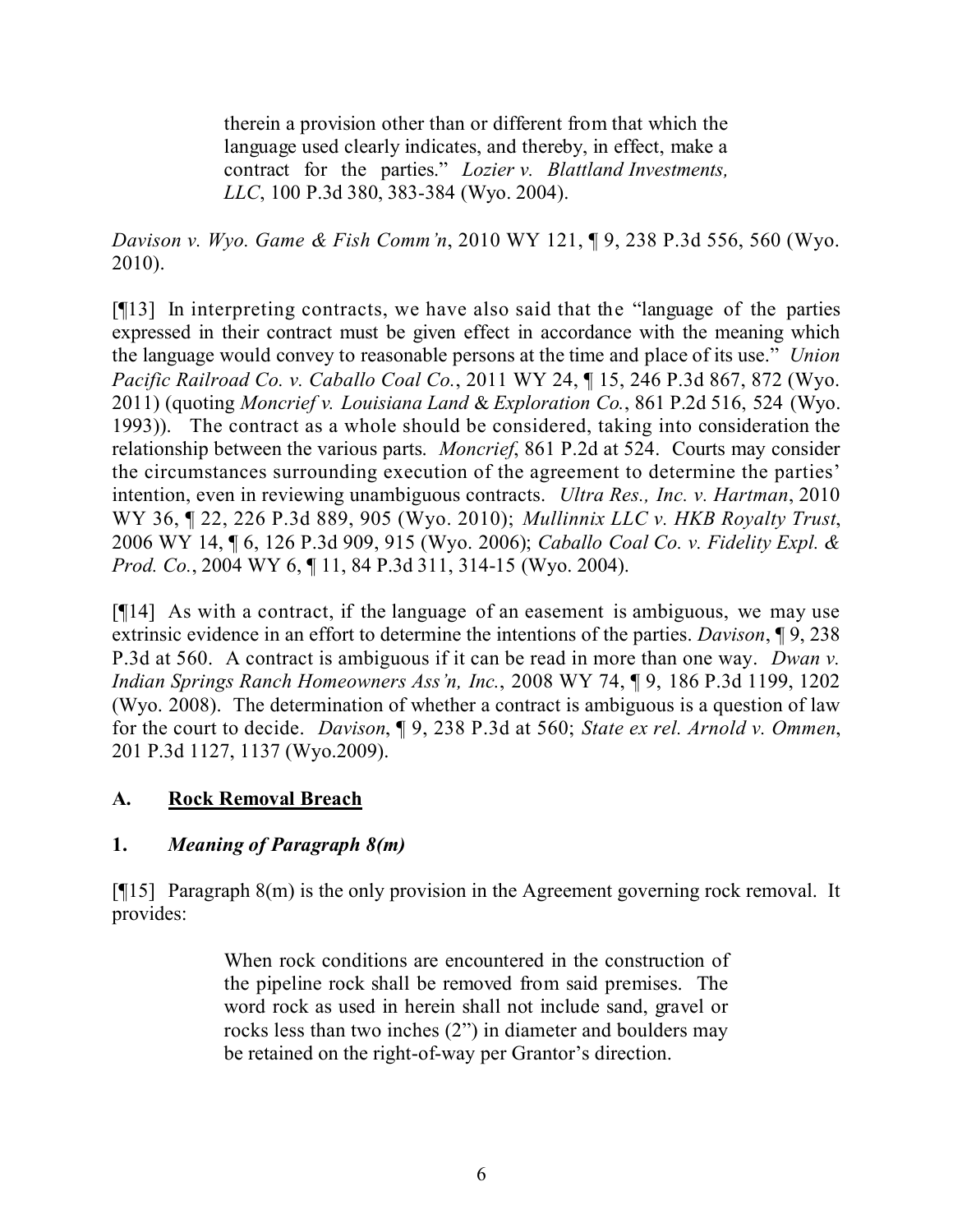The parties agree that the provision is unambiguous but disagree as to its meaning. Berthel contends that the provision requires Rockies Express to remove all rock greater than two inches in diameter, from both the surface and subsurface. In other words, Rockies Express may not bury the rock it digs up and must instead remove it from the property altogether. Rockies Express, on the other hand, contends that the provision requires the removal of rock greater than two inches in diameter from the surface only, and asserts it may otherwise rebury the rock it digs up.

[¶16] The district court agreed with the parties that the rock removal provision was unambiguous, and it interpreted it to require removal of rock only from the surface of the easement. We likewise find the provision unambiguous, and based on the plain meaning of its terms we interpret it to require removal of surface rock only.<sup>1</sup>

[¶17] Paragraph 8(m) does not use the terms surface or subsurface and instead requires that rock encountered in construction of the pipeline be removed from the "premises." The question then is whether the term "premises" means surface, subsurface, or both. The dictionary definition of premises is "a tract of land with buildings thereon," or "a building or part of a building usu. with its appurtenances (as grounds)." *Merriam-Webster's Collegiate Dictionary* 980 (11th ed. 2007). The legal definition of the term is similar: "A house or building, along with its grounds (smoking is not allowed on these premises)." *Black's Law Dictionary* 1300 (9th ed. 2009).

[¶18] The plain meaning of the term "premises" relates to the land's surface, an interpretation that is confirmed by the remainder of Paragraph 8(m). The provision's second and final sentence defines the term "rock" and allows boulders to "be retained *on* the right-of-way per Grantor's direction." (Emphasis added.) The overall tenor of the provision is a concern with the easement surface.

[¶19] The only subsurface concern that Berthel has alluded to is the subsurface rock's impact on revegetation, its contention being that "premises" means surface and subsurface and was intended to address concerns with revegetation. As noted above, our primary and most important objective in interpreting the Agreement is to ascertain the parties' intent. In doing so, we consider the plain language and its relationship to other

 $\overline{a}$  $<sup>1</sup>$  As noted earlier, the judge presiding over this case changed after the entry of summary judgment on</sup> liability. The summary judgment order did not provide findings of fact, contract interpretation, or a rationale for the decision. This has complicated our review, and likely the district court's consideration of the issues that went to trial. For these reasons, we take this opportunity to again encourage district courts to provide findings of fact and their reasoning when ruling on summary judgment motions. *Baldwin v. Dube*, 751 P.2d 388, 394 (Wyo. 1988) ("Absence from the record of a specific basis upon which summary judgment was sought or granted is a handicap to the reviewing court, although specific bases are not mandatory under the rule.") (quoting *Centrella v. Morris*, 597 P.2d 958, 962 (Wyo. 1979)); *Weaver v. Blue Cross-Blue Shield of Wyoming*, 609 P.2d 984, 986 (Wyo. 1980) ("[W]e would prefer that the reasons for granting a motion for summary judgment appear clearly in the record.").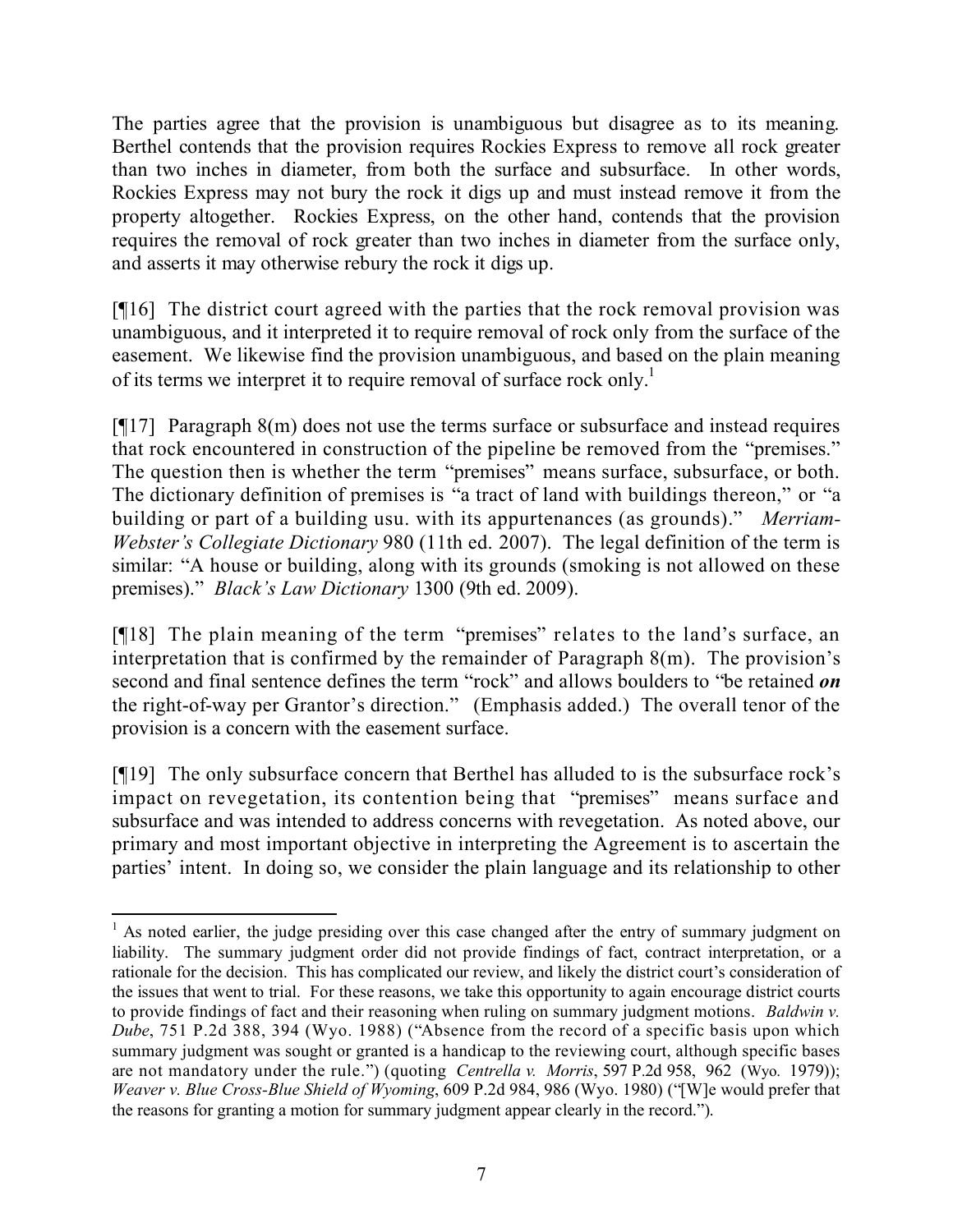provisions in the Agreement. Using this approach, we must reject Berthel's proffered interpretation. The parties were indeed concerned with vegetative disturbance, and those concerns are addressed in the Agreement's Paragraph 8(d):

> Grantee shall affect a minimum of vegetative or soil disturbance, consistent with practical operations, and will smooth and maintain all disturbed areas to conform as nearly as practical with the adjacent terrain, and provide and maintain adequate water drainage to minimize erosion; after the initial construction of the pipeline covered by this Agreement is completed, or upon completion of any subsequent maintenance or replacement of the facilities causing vegetative or soil disturbance, all disturbed areas shall be restored and reseeded by Grantee. Also such restoration and reseeding shall be completed by Grantee using FERC specifications then in effect[.]

[¶20] Not only does the Agreement's rock removal provision, Paragraph 8(m), not mention subsurface concerns or concerns with revegetation or soil disturbance, the parties expressly addressed those issues in a separate provision. If Berthel's concern is with the presence of construction-produced rock on the land's surface, its recourse is through Paragraph 8(m). If its concern is alternatively with restoration of the soil or vegetation, its recourse is through Paragraph 8(d). In other words, it is unlikely the parties intended to address revegetation concerns in Paragraph 8(m), given that those concerns were separately addressed in Paragraph 8(d).

[¶21] That Paragraph 8(m) was intended to require removal only of surface rock is an interpretation confirmed by the facts and circumstances surrounding the Agreement's negotiation. As discussed, even when a contract's language is unambiguous, this Court may consider the facts and circumstances surrounding the making of the contract to determine the parties' intent and the plain meaning of the terms used. *Davison*, ¶ 9, 238 P.3d at 560; *see also Ecosystem Resources, L.C. v. Broadbent Land & Resources, L.L.C.*, 2007 WY 87, ¶¶ 34-36, 158 P.3d 685, 693-694 (Wyo. 2007) (facts and circumstances evidence may include case law, nature of parties, type of land covered by deed, purpose of conveyances and/or reservations, railroad's use of timber in business activities, and consideration paid); *Mullinnix*, ¶¶ 13-20, 126 P.3d at 916-19 (facts and circumstances evidence included nature of parties (ranchers with limited formal education), use of terms such as "oil rights" in casual versus formal contexts, and nature of petroleum industry at time of execution (gas considered unwanted byproduct of oil production)); *Boley v. Greenough*, 2001 WY 47, ¶¶ 13-23, 22 P.3d 854, 858-60 (Wyo. 2001) (facts and circumstances evidence included evidence demonstrating meaning of term had evolved, nature of grantors' mineral interests, history of oil and gas development on property, and fact that parents assigned interests as gifts to their children immediately after discovery of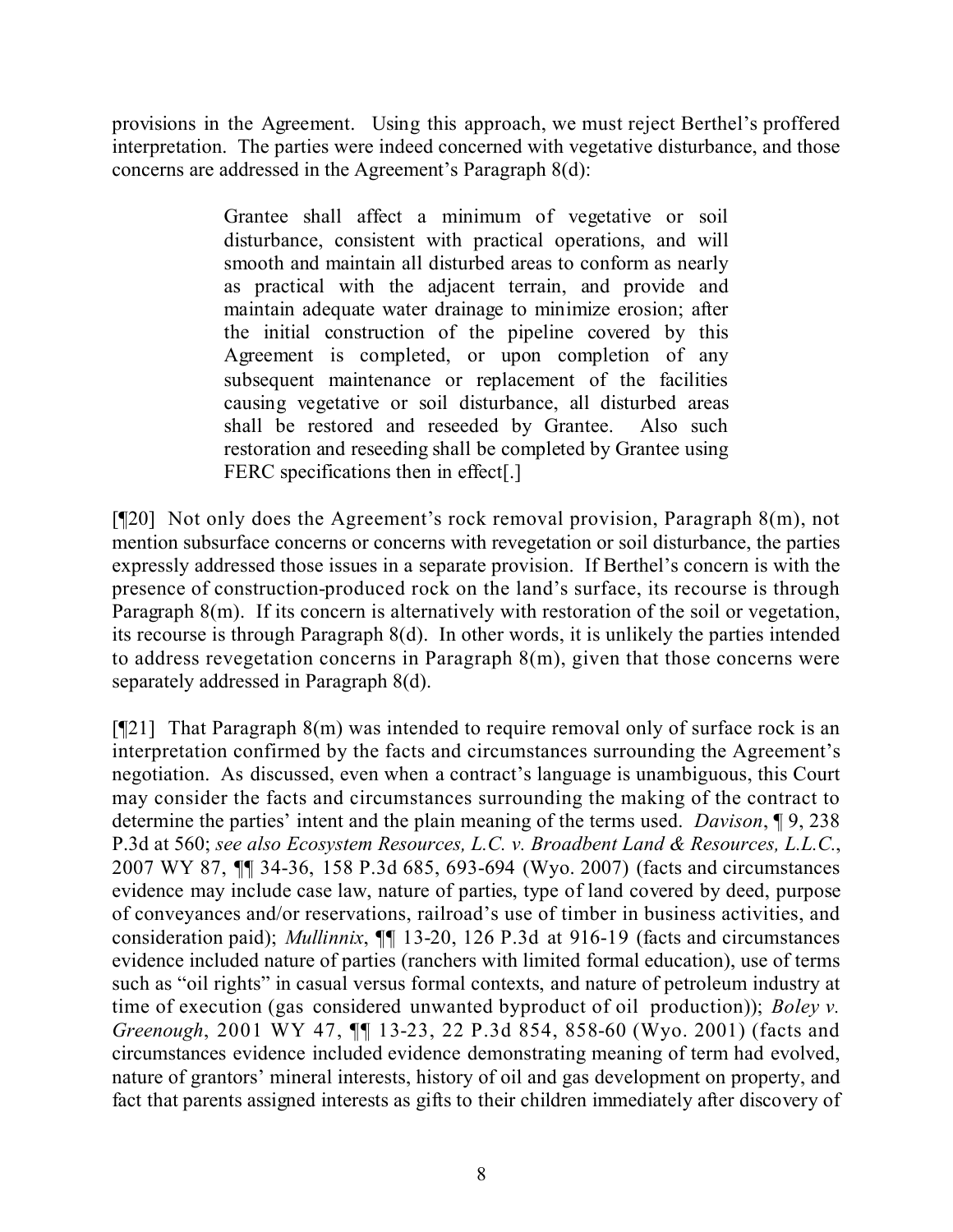oil and gas on their land). Our goal is to effectuate the parties' intent by giving their contract terms "the meaning which the language would convey to reasonable persons at the time and place of its use." *Union Pacific*, ¶ 15, 246 P.3d at 872.

[¶22] Bernie Lowery, one of the owner-partners in Berthel, provided the following deposition testimony concerning negotiation of the rock removal provision, which testimony Berthel submitted to the district court in support of its summary judgment motion:

> Q. Do you remember any particular provisions of the contract that you spent more time on than others?

> A. No. I can't really recall trying to measure time, but I do know the covenant pertaining to removal of the rock, which is becoming an important issue, or has become an important issue, was certainly an important issue at the time of the negotiations because it was so important to me that they did not leave our place, after they got done with their work, looking like a previous pipeline had left the place before we bought the ranch.

> And I told them that – I asked them, rather, what are you going – What are your plans when you encounter rock on our ranch? And they had never visited the ranch. And they had no idea what I was talking about.

> And I tried to explain to them what a mess was going to be left after they had to blast the rock out of there. And they had not come across that type of terrain before, and had not personally visited our ranch, and I told them that I thought we were entitled to more money than anyone else along the line because they were going to leave our place a mess. And they disagreed and wanted to go and inspect what I was talking about.

> And so we made a special trip with Needham, I believe is his name, and Skelton, and they observed what I was referring to on a previous project.

> Q. And I've seen some of the photos, and they show big piles of rocks left and things like that.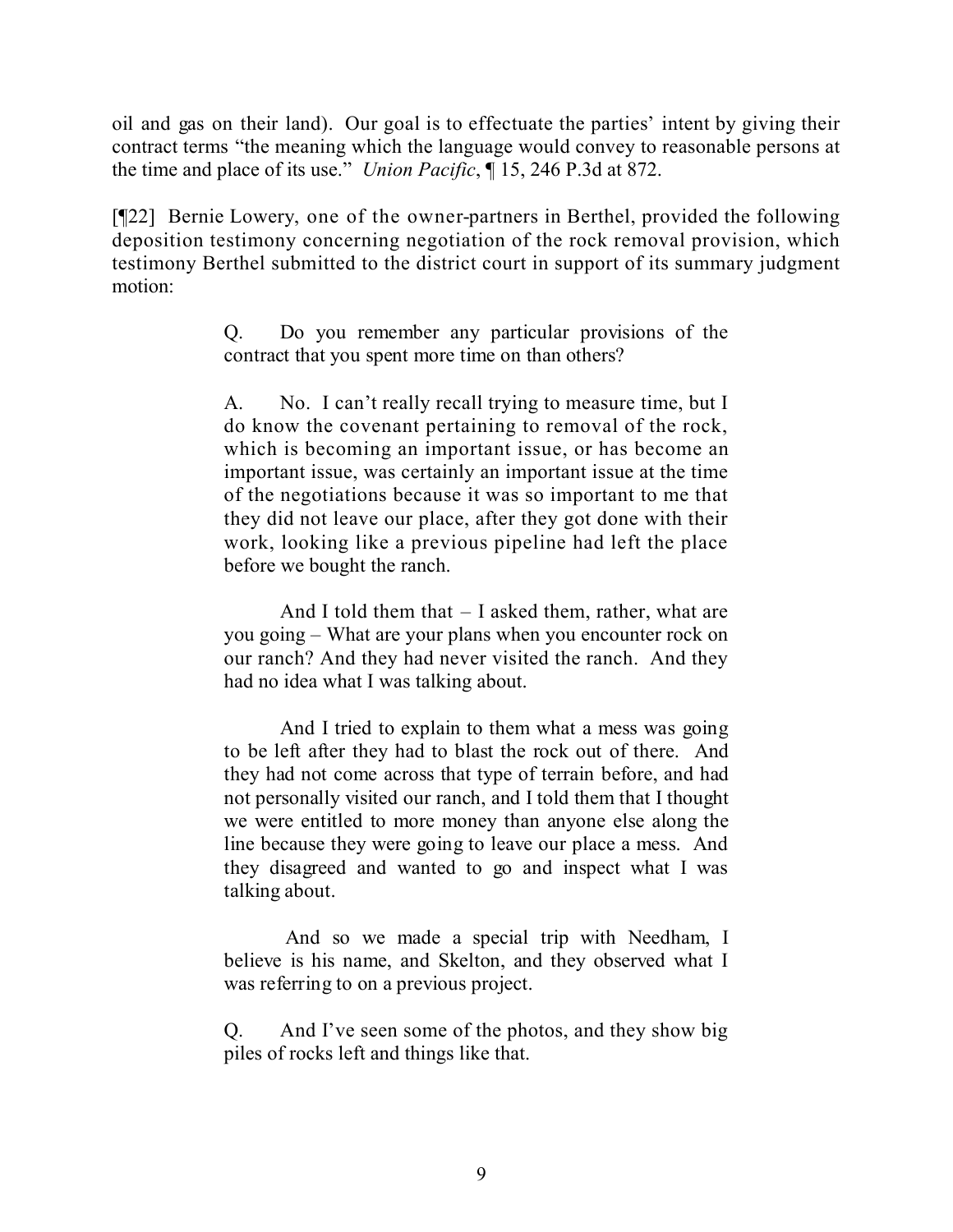A. Exactly. So they explained that they would never leave a job looking like that, and they could understand why I was upset. And I said, well, see, you need to know this, because now you understand why I want more money.

And they said, well, we can't give you any more money, our hands are tied there, but maybe we can come up with some special wording in our agreement that you can live with.

\* \* \* \*

Q. Now, when you were negotiating the rock provision, why was it important to you that the rocks be removed? You've said – Let me back up. You said that you didn't want it to look like the other pipelines that came through there. What were your reasons for not wanting rocks left on the property?

A. Well, first off let me say, removing the rock was not my suggestion, and it was not my demand, not that I had much room to demand anything. I wanted more money because I felt they would leave the place in a mess.

\* \* \* \*

Q. Does the  $-$  So it sounds like what you're telling me is that rocks don't impact necessarily how you use the land, things like that, what you were really looking for is more compensation and it was a tradeoff?

A. Well, they do impact the land, that's why I didn't want them there.

Q. In your opinion how does it impact the land?

A. First off it's unsightly. Second off, you can't grow anything on it. You can't drive across it. But most of all it's unsightly.

Q. So aesthetic reasons was your main concern?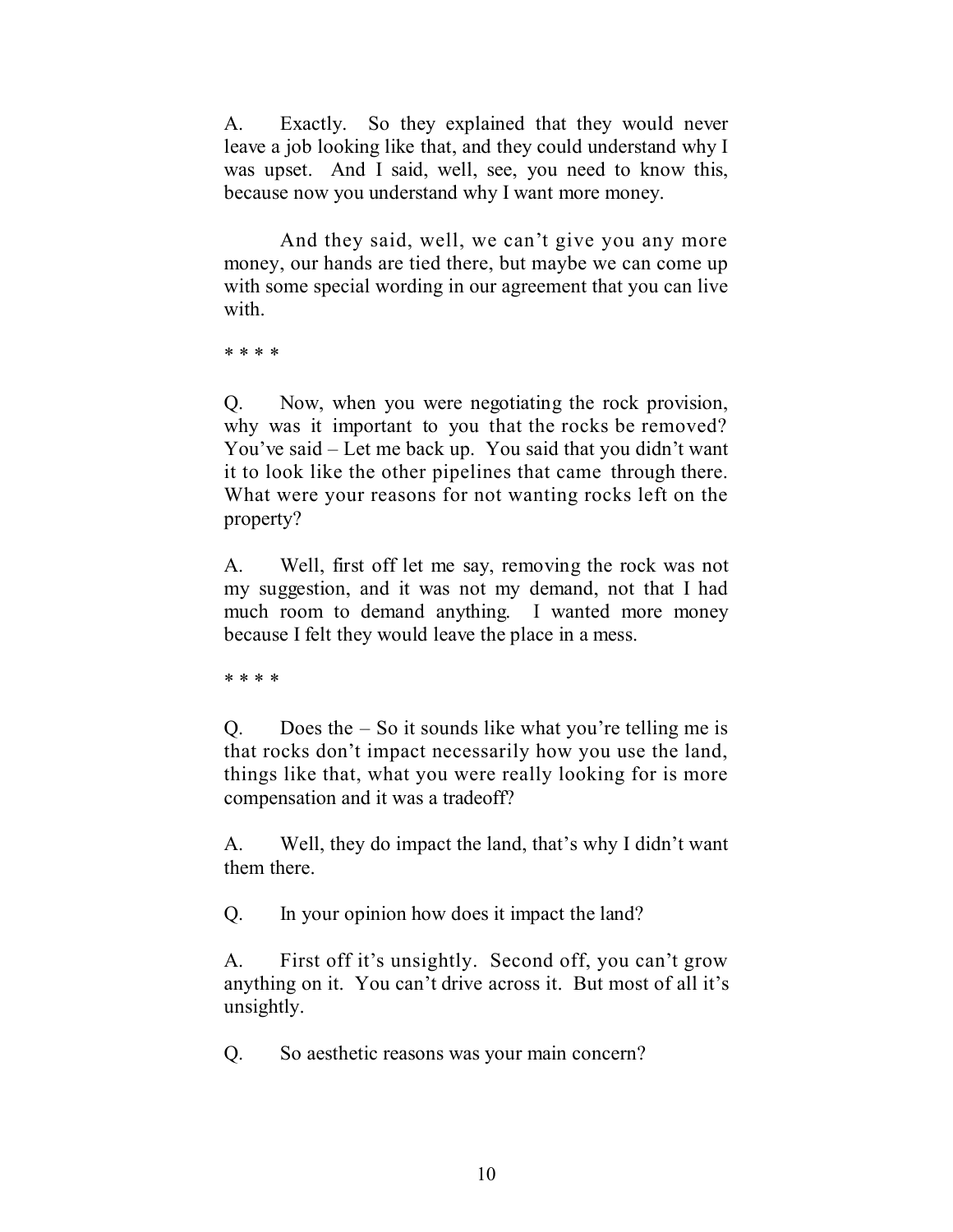A. Well, that equates to financial reasons, so my concern is always the bottom line. And when something becomes unsightly, whether it's your house or a piece of property or your girlfriend, they  $-$ 

Q. It's worth less?

A. They affect the bottom line, yeah.

\* \* \* \*

Q. \* \* \* I'm talking just about the Rockies Express, if you believe that the land is worth less because of the way the easement was left, the reclamation?

- A. Yes.
- Q. Okay. And why do you think that?
- A. It's unsightly.

Q. Okay. Does it detract from – In what way does it detract from what was already there?

A. Makes it more unsightly.

[¶23] In addition to Mr. Lowery's testimony, representatives of Rockies Express provided deposition testimony, also submitted in support of Berthel's summary judgment motion, that it is standard construction practice to use rock unearthed in ditch construction as fill in burying a pipeline. The circumstances surrounding the rock removal negotiations illustrate that the parties' focus was on the appearance of rock on the surface. Rock piled on the surface was the problem Berthel brought to the attention of Rockies Express, and based on that circumstance, coupled with the standard construction practice of backfilling with rock, there is no reason to suspect that the parties would have contemplated the removal of subsurface rock. That is, reasonable persons under these facts and circumstances would intend that the provision requires the removal of rock from the right-of-way surface, not the right-of-way subsurface.

[¶24] We thus agree with the district court that Paragraph 8(m) requires removal of surface rock only. Using this interpretation, we next consider whether the district court's determination that Berthel had not proven damages for the rock removal breach was clearly erroneous.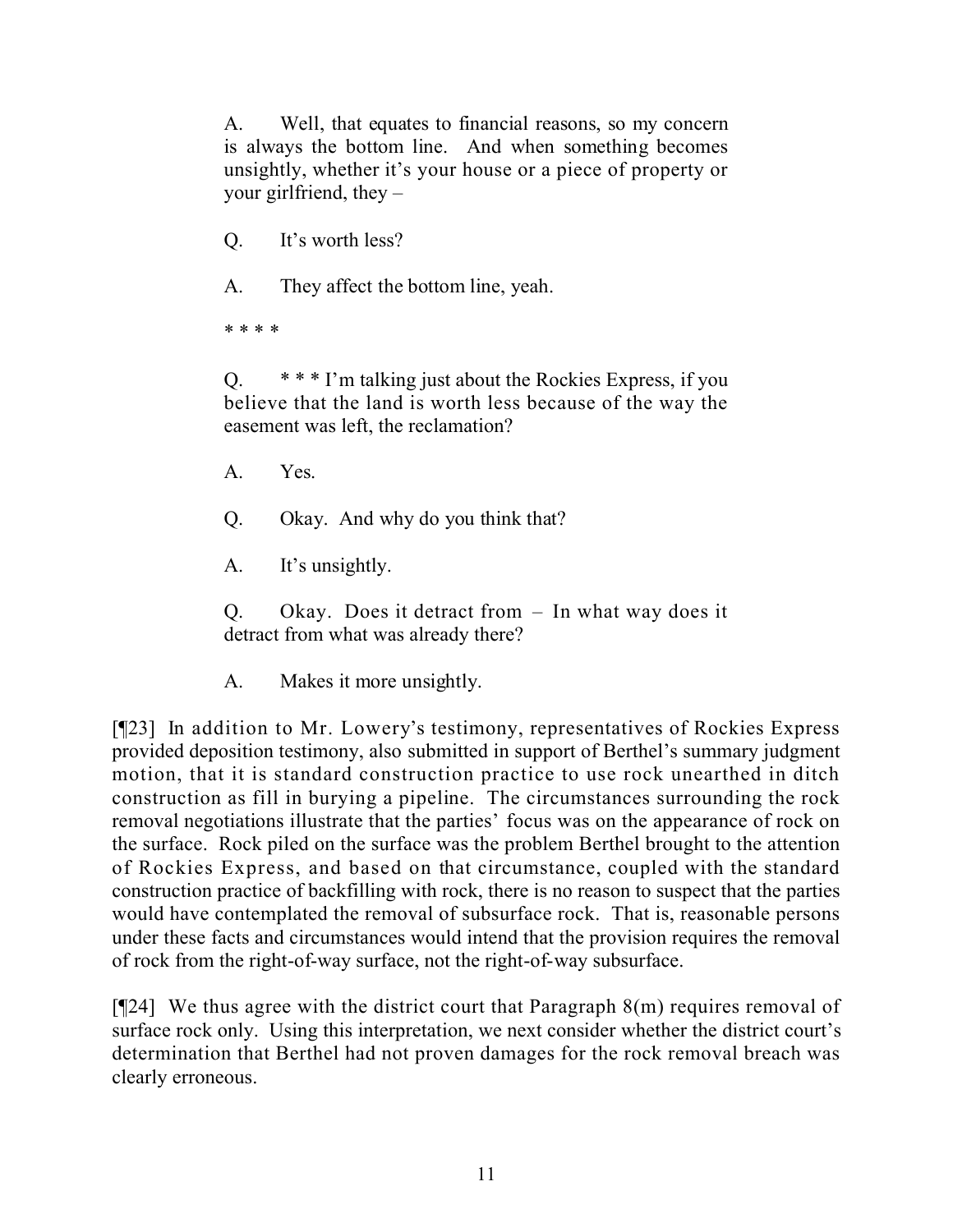#### **2.** *Damages for Violation of Paragraph 8(m)*

[¶25] "In an action for breach of contract, the damages awarded are designed to put the plaintiff in the same position as if the contract had been performed." *Capshaw v. Schieck*, 2002 WY 54, ¶ 10, 44 P.3d 47, 52 (Wyo. 2002). The plaintiff carries the burden of producing sufficient evidence to prove its damages with a reasonable degree of certainty. *Knight v. TCB Constr. & Design, LLC*, 2011 WY 27, ¶ 17, 248 P.3d 178, 184 (Wyo. 2011). "Damages must be proven with a reasonable degree of certainty, and a court may not resort to speculation or conjecture in determining the proper amount to award." *Schlinger v. McGhee*, 2012 WY 7, ¶ 12, 268 P.3d 264, 268 (Wyo. 2012) (quoting *Capshaw*, ¶ 10, 44 P.3d at 52).

[¶26] The district court awarded Berthel no damages for the breach of the rock removal provision. In so ruling, the court explained:

> The reason the plaintiff's damage claim as to  $\mathcal{B}(m)$ fails as to the burden of proof is, simply, that the only evidence presented to this Court as to what it would cost to remove the rocks relates to a computation based on Mr. Lowery's guess or desire for what should be done and does not relate to contract damages. The only evidence presented relates to subsurface rock. The evidence is not broken out in parts, nor are there any references made in the materials, either the formal estimate or the working notes or scope of work, upon which this Court could rely to find that some fraction or portion of the estimate presented by the plaintiff actually related to surface rock. Being unable then to reasonably extricate from the evidence the cost of removal of surface rock, and because the removal of subsurface rock is not a portion of damages in this case, the Court cannot and will not order damages for the breach. (Emphasis in original.)

[¶27] We agree. At trial, Berthel sought in excess of five million dollars in damages. This amount represented what it would cost to have the entire easement excavated to a depth of two feet, the topsoil replaced, and the ground reseeded. Berthel presented no evidence of what it would cost to remove surface rock only, nor any evidence that an operation of this magnitude was required to remove surface rock only. And on appeal, Berthel does not contend otherwise. Instead, Berthel reasserts its right to have both surface and subsurface rock removed and its entitlement to damages measured by the cost of removing both. Because Berthel did not present evidence of what it would cost to remove surface rock only, and the district court would have to speculate as to what that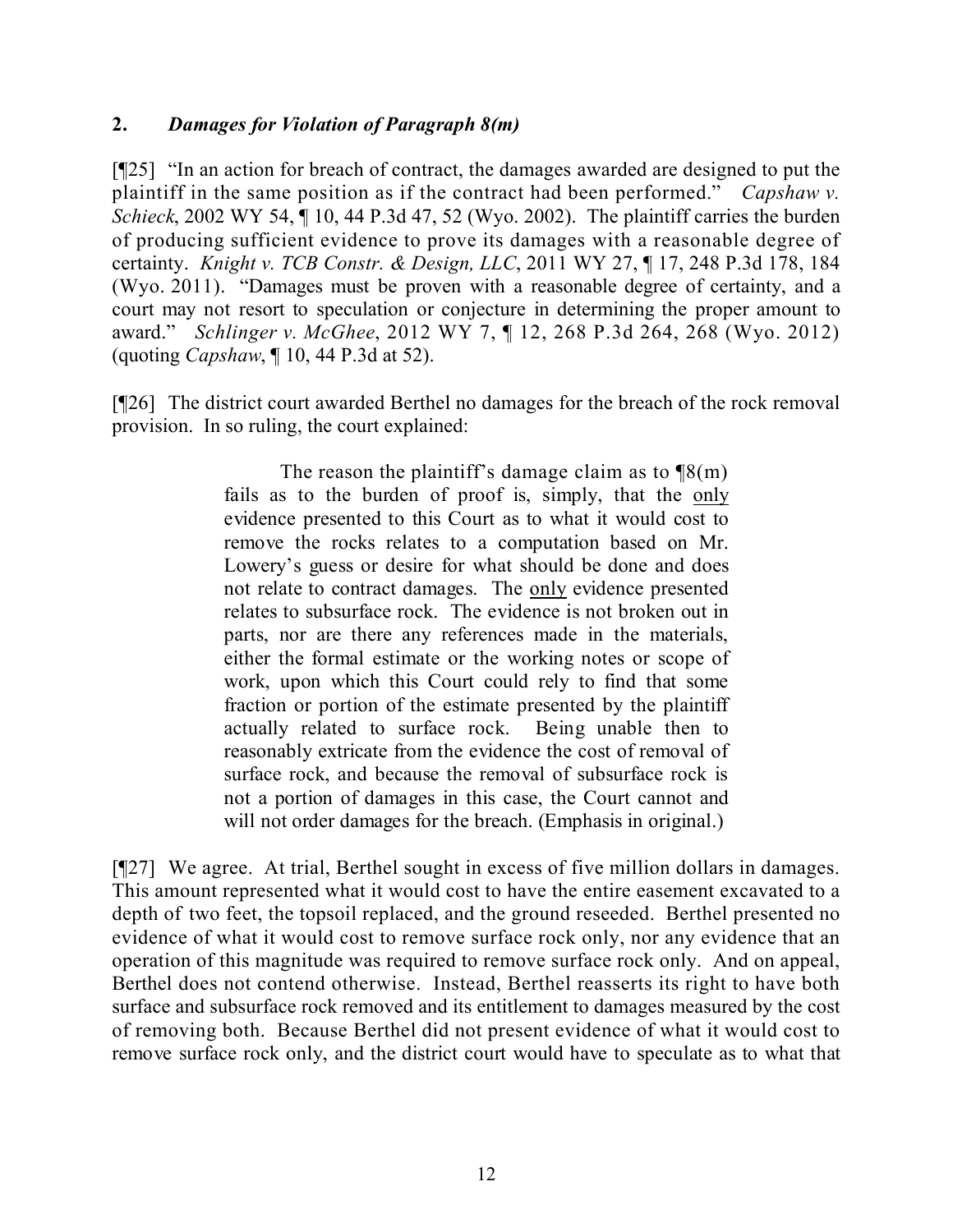cost might be, we conclude the district court's ruling on rock removal damages was not clearly erroneous.<sup>2</sup>

# **B. As-Built Survey Breach**

[¶28] The district court granted Berthel's motion for summary judgment on the question of whether Rockies Express violated Paragraph 8(q), again with no findings of fact, contract interpretation, or rationale for its ruling. Following the trial on damages, the district court, again with a different presiding judge, awarded damages to Berthel. The court calculated the damages necessary to compensate Berthel for the cost of obtaining an as-built survey showing the contours of the land disturbed by the pipeline construction and showing the depth of the pipeline. The court placed a particular emphasis on obtaining the pipeline depth information.

[¶29] On appeal, Rockies Express challenges the summary judgment ruling on liability, contending that it did not breach the as-built survey requirement. Berthel challenges the district court's damages award, contending it improperly reduced Berthel's damages from \$75,284.65 to \$42,820.00. Our initial task is to interpret the requirements of Paragraph 8(q), a question of law, and we then turn to whether issues of fact precluded the district court from granting Berthel summary judgment on Rockies Express' alleged breach of the provision. We will then consider the question of damages.

# **1.** *Meaning of Paragraph 8(q)*

[¶30] Paragraph 8(q) of the Agreement required Rockies Express to provide Berthel with an as-built survey of the pipeline, as follows:

> Grantee shall provide Grantor with an as-built survey of the pipeline as it pertains to the lands described on Exhibit A. In the event said as-built survey determines that the total distance of the pipeline as measured along the ground surface is greater than the distance depicted in Exhibit A, Grantee shall compensate Grantor for each additional foot at the same price per foot paid as calculated in this Easement. If the distance is less, no adjustment shall be made.

  $2<sup>2</sup>$  The parties disagreed as to what should be the measure of damages for the rock removal breach, with Berthel contending it should be the cost to cure, and Rockies Express contending it should be the decrease in land value caused by the breach. Because we affirm the decision awarding no damages, we need not resolve this question. For this same reason, we do not address the contention of Rockies Express that the district court erred in granting summary judgment on the question of liability for the breach of the rock removal provision.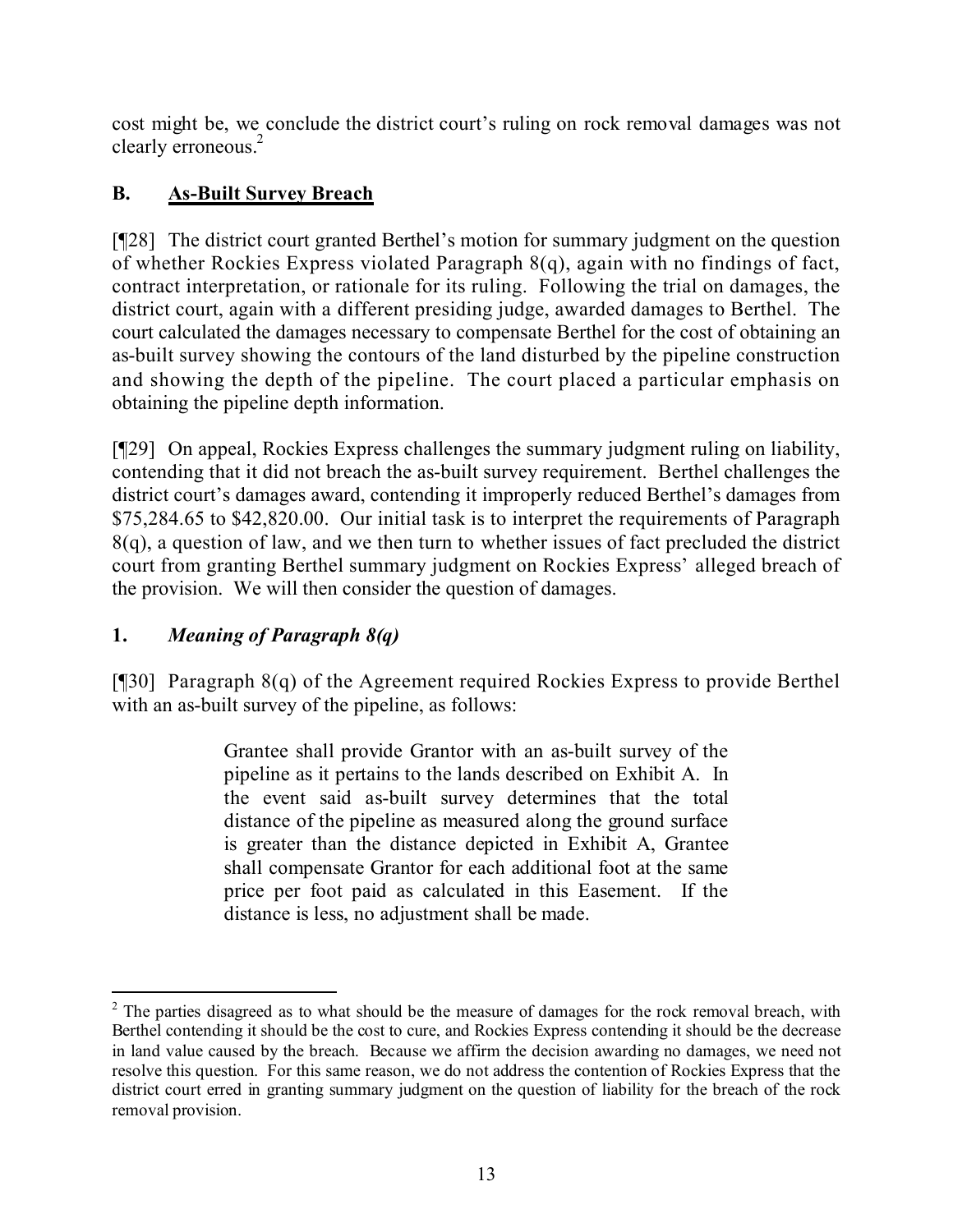Berthel contends that the purpose of Paragraph 8(q) was two-fold: 1) to calculate the precise linear feet of ground disturbed by the pipeline, so Berthel was compensated for the full length of the pipeline; and 2) to address safety concerns. Rockies Express contends that the requirement served one purpose only and that was to establish the total distance of the pipeline, as built, to ensure Berthel was compensated for the full length of the pipeline.

[¶31] Neither party provided, in support of their cross motions for summary judgment, expert evidence on the definition of an "as-built survey," that is, evidence of the term's usage in the construction industry or more particularly in these types of easement agreements. Nonetheless, we find the Agreement to be unambiguous. Paragraph  $8(q)$ requires that Rockies Express provide Berthel an as-built survey, and it specifies that the survey must show "the total distance of the pipeline as measured along the ground surface." The provision then requires that Berthel be paid additional compensation per foot if the distance covered by the pipeline, as measured along the ground, is greater than calculated distance for which Berthel was originally compensated.

[¶32] Paragraph 8(q) does not mention the depth of the pipeline, impose any requirement that depth data be provided, or cite safety purposes to be served by the asbuilt survey. This omission is consistent with the Agreement as a whole. There was no need for Rockies Express to provide depth information in the as-built survey because the Agreement, in Paragraph 8(a), separately requires that the pipeline be installed "to a depth sufficient to provide for a minimum of thirty-six inches (36") of cover." Additionally, the Agreement bars any activity by Berthel on the easement that could present a safety concern, without first providing notice to Rockies Express. Specifically, Paragraph 3 of the Agreement provides in part:

> Grantor shall not build, construct, or permit to be built or constructed, any structure or obstruction, or impound water or any substance, or change the grade on or over the [E]asement, except that with prior notice to Grantee, Grantor shall be permitted to construct fences, roads, above-ground water lines and distribution systems, power transmission lines, communication lines and wind generation facilities across the Easement.

[¶33] The Agreement's unambiguous language required Rockies Express to provide an as-built survey showing the distance of the pipeline as measured along the ground surface. It did not require that Rockies Express provide depth data, and any safety concerns related to such data are addressed by other provisions in the Agreement.

[¶34] The question we must next answer then is whether the record supports the district court's summary judgment ruling on the as-built violation; that is, whether the undisputed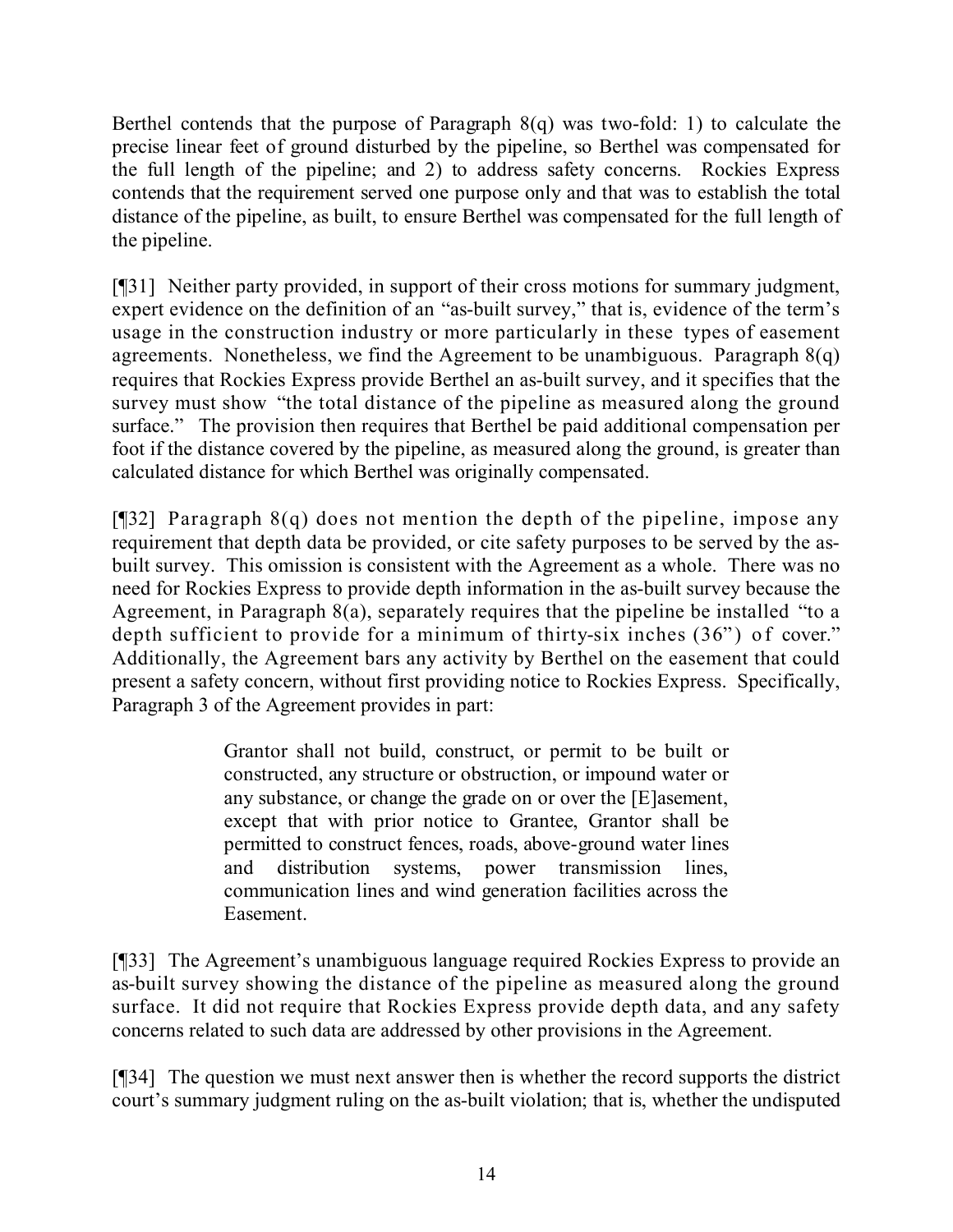evidence showed that Rockies Express failed to provide Berthel with an as-built survey showing the required measurement along the ground surface.

## **2.** *Violation of Paragraph 8(q)*

[¶35] Based on this Court's interpretation of Paragraph 8(q), the question before the district court on summary judgment was whether the as-built survey that Rockies Express gave Berthel provided Berthel with the required measurement along the ground surface, that is, contour measurements. On this question, Berthel submitted to the district court the affidavit of its engineering expert, James Murphy, and the deposition testimony of Mark Miller, the professional land surveyor who performed all surveying work for Rockies Express on the Berthel ranch. The evidence from both of these witnesses indicated agreement that the as-built survey did not provide sufficient data to make the measurements and calculations required by Paragraph 8(q).

[¶36] In his affidavit, James Murphy stated:

I have personally reviewed the "EXHIBIT A BERTHEL LAND AND LIVESTOCK, LTD 42" PIPELINE AS-BUILT PROFILE" dated 06/22/07 (**EXHIBIT 4**). That profile cannot serve as or be utilized as, an accurate contour as-built survey of the pipeline, because of the lack of detail and/or small scale presented. The actual contour footage of the pipeline cannot be calculated based upon the reviewed document. The reviewed document does not specifically or accurately identify the depth of ground cover existing along the pipeline on the Plaintiff's ranch property. In order to accurately calculate the contour footage of the pipeline as constructed on the Plaintiff's ranch property, a much larger scale, greater detail, of the pipeline, as it has been located in the ditch, would be required, such as would be provided upon as-built alignment sheets.

[¶37] Mark Miller testified:

Q. \* \* \* You can't calculate exactly that 114.2 linear contour rods of the pipeline from Exhibit A, can you?

A. No.

Q. Could you calculate that from the as-built only – or asbuilt alignment sheet?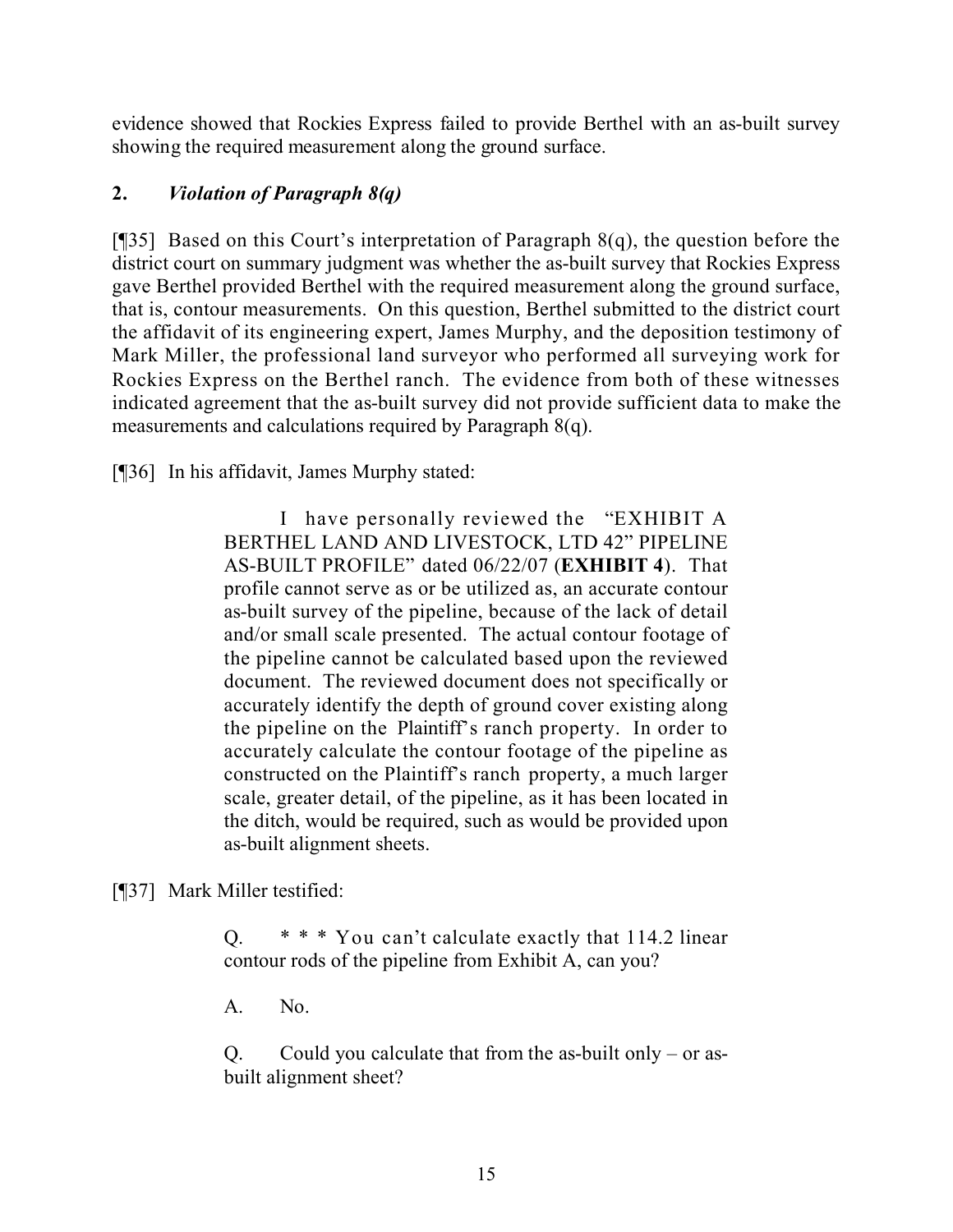A. I believe so. I believe they record 3D distances.

Q. Could you calculate it better from the elevation spreadsheet?

A. Yes.

Q. What would be the best document in existence that you could calculate that –

A. The spreadsheet would be.

Q. That contour elevation rod linear footage?

A. Well, I say the spreadsheet would be, but you also have to combine that. The property line information is not in the spreadsheet. The spreadsheet only cares about the pipeline and so it has to be – it's either going to have to be the alignment sheets or from a product that's specifically designed to do that. I would have to have a specific request for a profile with a specific level of detail so that – basically so I knew what was being asked for. I'd have to have a specific request through the customer that this is what we want, please produce it.

[¶38] In response, Rockies Express submitted to the district court a copy of the survey provided to Berthel, also known as "Exhibit A," and a copy of a letter from Rockies Express advising Berthel that based on as-built calculations, Berthel was entitled to an additional payment of \$403.41.

[¶39] The evidence Rockies Express submitted on the question of the as-built liability was insufficient to raise an issue of fact. It simply did not confront, and left unopposed, the evidence of both James Murphy and Mark Miller that the required calculations could not be made from "Exhibit A." We thus conclude that the record supports the district court's ruling that the undisputed evidence showed that Rockies Express failed to provide Berthel with an as-built survey showing the required measurement along the ground surface.

## **3.** *Damages for Violation of Paragraph 8(q)*

[¶40] As stated above, damages are designed to put the plaintiff in the same position as if the contract had been performed. *See Capshaw*, ¶ 10, 44 P.3d at 52. With respect to the as-built survey violation, this means that the damages must be such as will compensate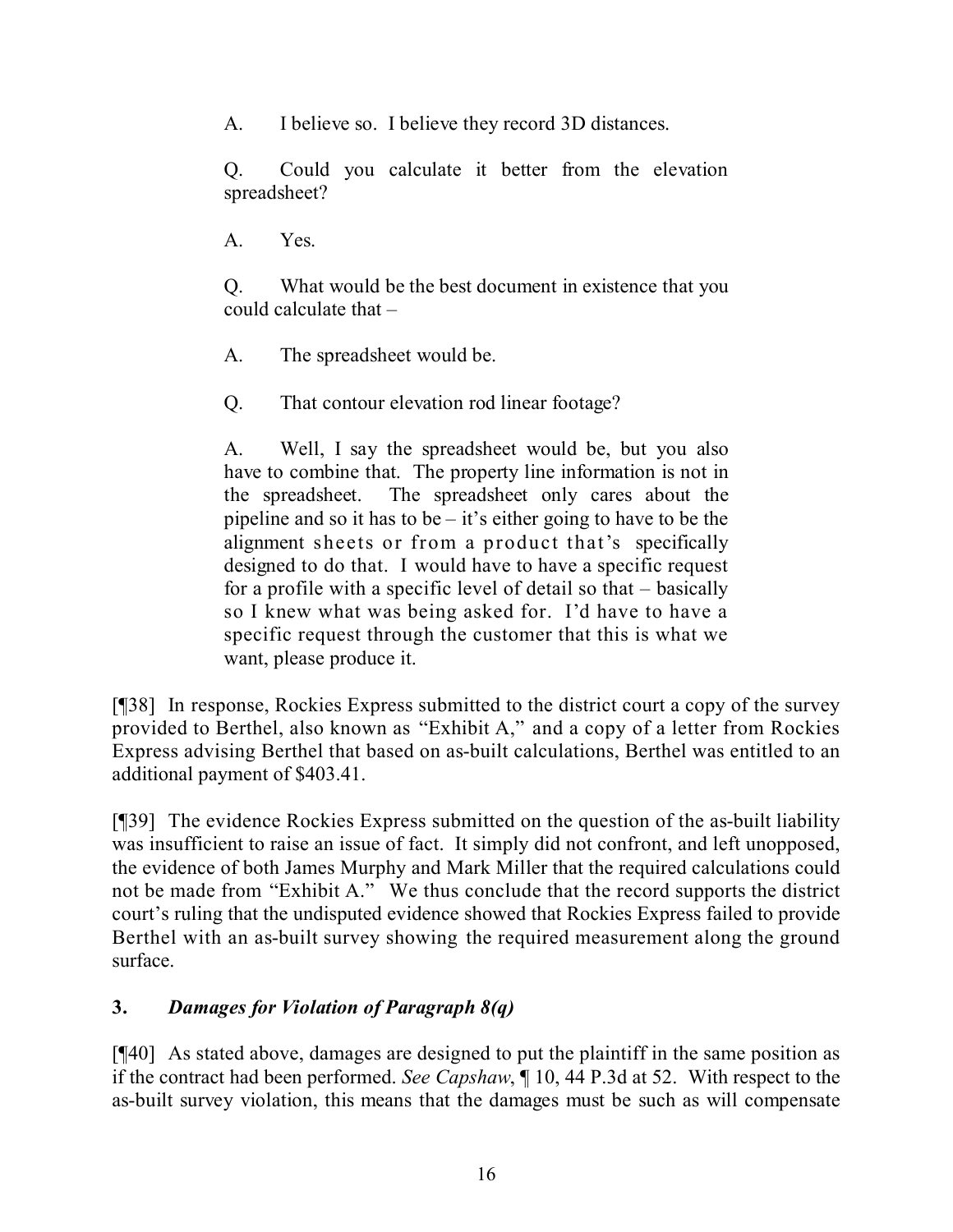Berthel for Rockies Express' failure to provide an as-built survey showing the contour measurements required by Paragraph 8(q).

[¶41] In support of its damages claim, Berthel submitted a quote from its engineering expert, James Murphy, detailing the tasks required to complete an as-built survey, and the costs associated with each of those tasks. The total cost calculated by Murphy was \$75,284.65, and this was the amount of damages demanded by Berthel.

[¶42] The district court accepted the Murphy quote, but modified it in some respects. The district court found Murphy's proposal to survey the depth of the pipeline by digging 245 holes down to the pipeline using heavy equipment to be a dangerous and unreasonable means to determine the pipeline depth. It thus subtracted from the Murphy quote all costs associated with that task and added in the costs of an alternative, safer method of determining the pipeline depth. Based on these adjustments, the district court awarded damages for the as-built survey breach in the amount of \$42,820.00.

[¶43] We find the district court's award clearly erroneous. Our concern with the award, and with the quote on which it was based, is the emphasis of each on providing an asbuilt survey that details the precise depth of the pipeline along the easement. Based on our interpretation above, Paragraph 8(q) did not require Rockies Express to provide Berthel with an as-built survey detailing the depth of the pipeline, and costs to provide that level of detail are therefore not a proper element of damages.

[¶44] Unlike the damages for rock removal, the damages for the as-built survey violation are itemized, allowing us to make a damages calculation that accurately fits our interpretation of Paragraph 8(q). The Murphy quote is broken down into tasks relating to data gathering and preparation of the final drawings. The data gathering tasks are in turn broken down further into those relating to the contour measurements (required under our interpretation) and the depth measurements (not required under our interpretation). We are thus able to extract the costs of the required tasks and recalculate the damages to which Berthel is entitled.

[¶45] Task I of the Murphy quote gathers the data necessary to determine the ground distance, that is, the required contours for calculating the full distance covered by the pipeline. The total cost of this task is \$7,200.00. The final task of the Murphy quote is the preparation of a final as-built plan and profile map. The cost associated with this task is \$4,535.00. The remaining tasks under the quote relate to excavations to determine depth, which we have deemed unnecessary. Totaling the task costs of \$7,200.00 and \$4,535.00 would thus conclude our calculation, but for the trial testimony of James Murphy.

[¶46] During the trial on damages, Mr. Murphy, on cross-examination, testified that when he provided his affidavit on the adequacy of the as-built survey given to Berthel,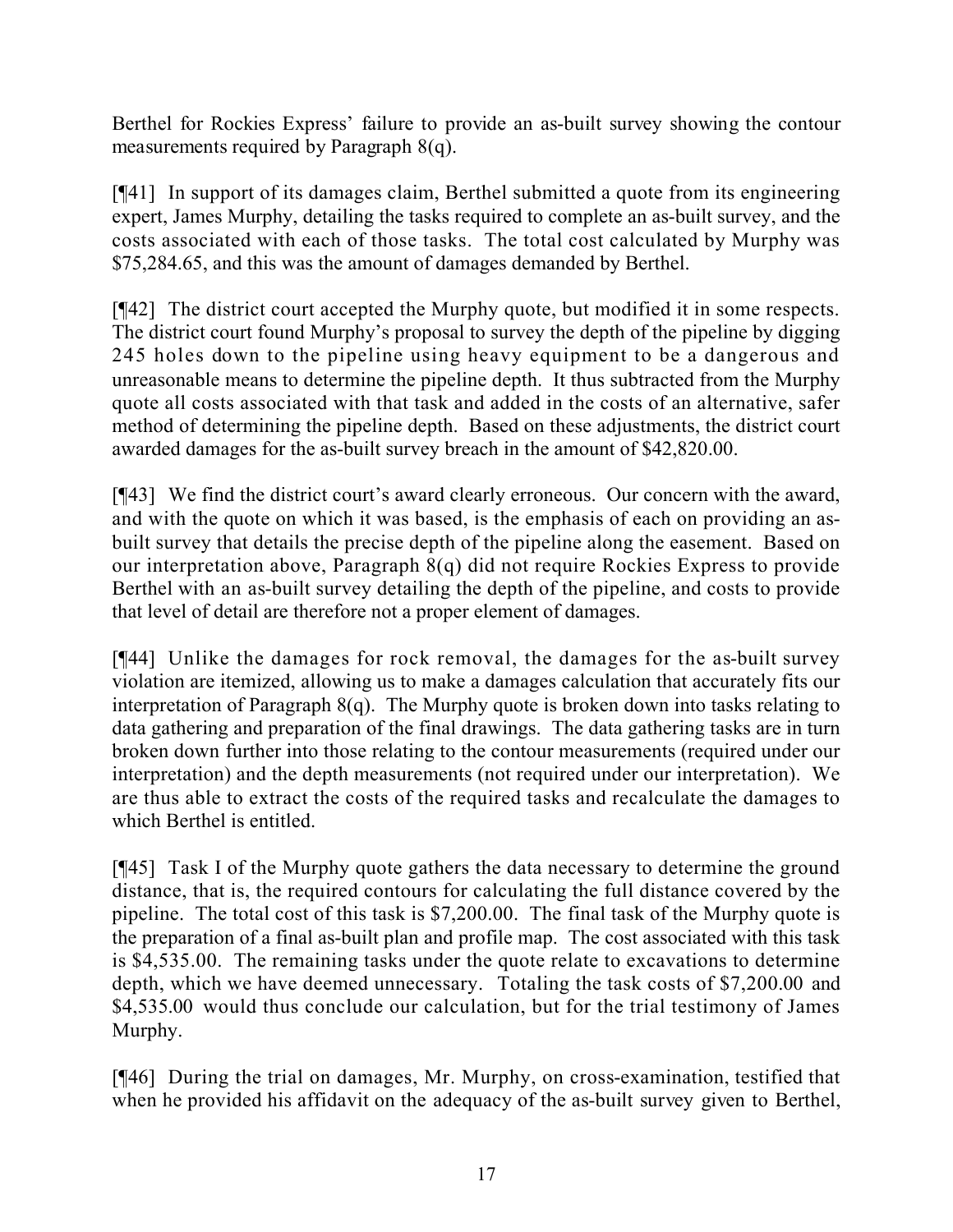and when he calculated his quote to prepare an as-built survey, Berthel had only provided him with one page of the eight-page survey submitted by Rockies Express. He did not have the first seven pages of the survey data. He further testified that the data provided in the first seven pages of the survey was sufficient to allow the preparation of an as-built survey detailing the contour footage, without the costs associated with Task I in his quote:

> Q. \* \* \* In your affidavit you said in order to calculate the contour footage of the pipeline as constructed you would need as-built alignment sheets, and those are the measurements that are provided in the first seven pages of Exhibit R?

A. I would agree with that.

Q. So that \$7,200 on the second two pages on the as-built drawings, that \$7,200 is exactly – what that is for is to establish the distance along the ground?

- A. Partially.
- Q. The contour footage?
- A. Partially as it is discussed in Task 1, that is correct.

What you need to realize is Task 1 carries over to Task 2 because we locate the test pit locations under Task 1. If we didn't have to determine the horizontal or the ground distance we would still have to go out and stake the test pits every hundred feet and at the ground breaks. It may not take quite the level of accuracy that Task 1 required, so I could certainly say that some of that costs would still – under Task 1 would still be required. How much of it may or may not be, I'd have to put a pencil to it.

 $Q.$  So – but had you had that – all of Exhibit R at the time you prepared this you would have been able to see exactly what the contour footage was?

A. Correct. That certainly would have affected the costs of Task 1. I'm not going to deny that.

[¶47] Mr. Murphy's only apparent reservation with regard to subtracting the Task I costs from the quote was his need for the Task I ground data to facilitate Task II, the gathering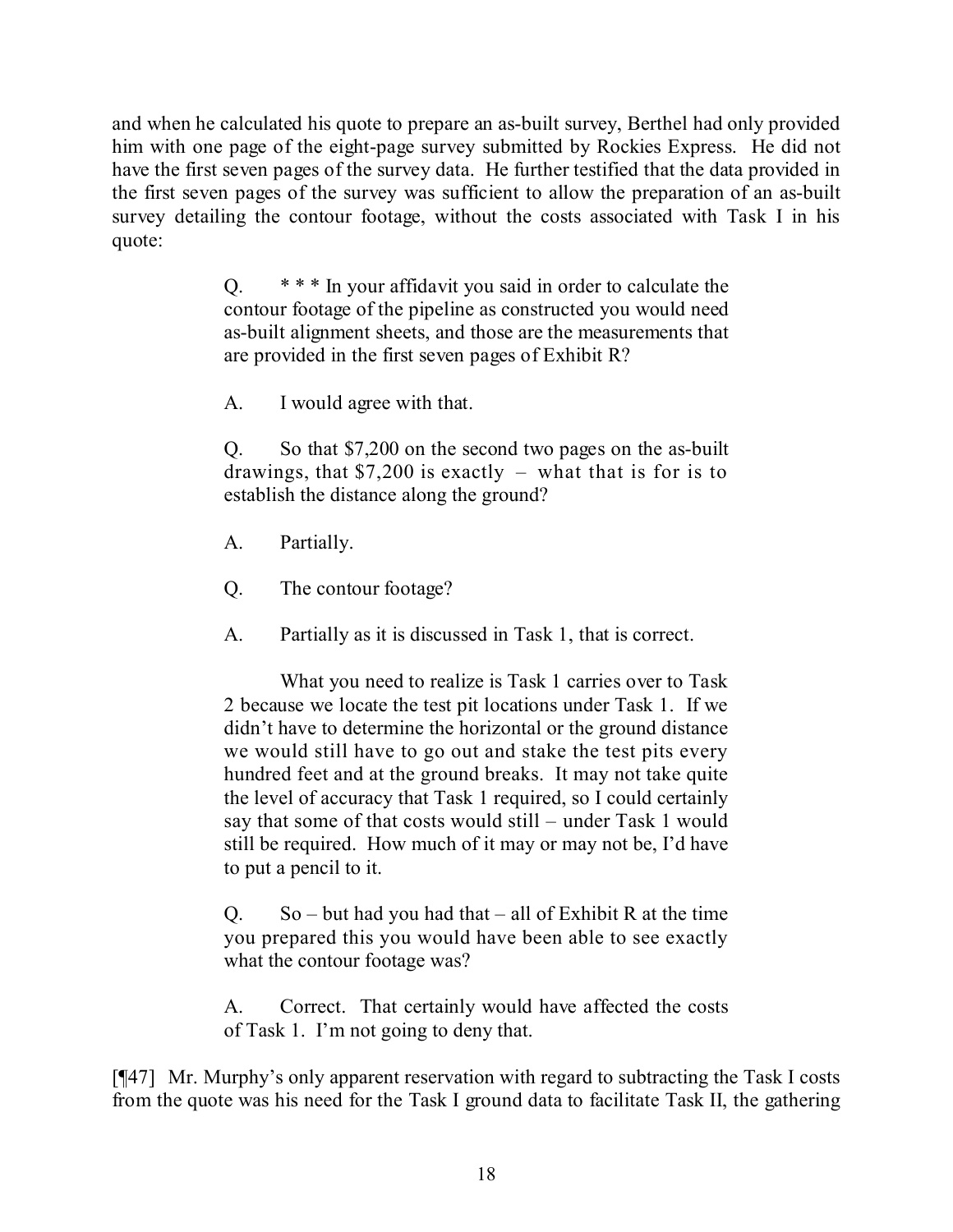of depth data. Because, again, the gathering of depth data is not a proper element of damages, and the original as-built survey contained all the data Mr. Murphy required to complete the as-built survey showing the contour measurements, we must subtract the costs of Task I, \$7,200.00, from the damages calculation.

[¶48] We conclude that an award of \$4,535.00, Mr. Murphy's cost to prepare the final as-built plan and profile map, will place Berthel in the position it would have been had Rockies Express complied with the requirements of Paragraph 8(q).

## **II. FRAUDULENT INDUCEMENT CLAIM**

[¶49] Berthel argues that the district court erred in rejecting its fraudulent inducement claim. Berthel's fraud claim is in essence that Rockies Express promised to remove rock from the premises, it did not complete the promised removal, and therefore its promise was a false representation. We agree with the district court that Berthel did not prove its claim.

[¶50] A plaintiff alleging fraudulent inducement carries the burden of showing by clear and convincing evidence that 1) the defendant made a false representation intending to induce action by the plaintiff; 2) the plaintiff reasonably believed the representation to be true; and 3) the plaintiff suffered damages in relying on the false representation. *Bitker v. First Nat'l Bank in Evanston*, 2004 WY 114, ¶ 12, 98 P.3d 853, 856 (Wyo. 2004). "Clear and convincing evidence is the 'kind of proof which would persuade a trier of fact that the truth of the contention is highly probable.'" *Alexander v. Meduna*, 2002 WY 83, ¶ 29, 47 P.3d 206, 216 (Wyo. 2002) (quoting *MacGuire v. Harriscope Broadcasting Co.*, 612 P.2d 830, 839 (Wyo. 1980)).

[¶51] The district court considered each element of Berthel's fraudulent inducement claim and found that Berthel had failed to prove any of them. We agree with the district court, but we stop at the first element. Berthel presented no evidence, let alone clear and convincing evidence, that Rockies Express made a false representation during the parties' negotiations. The district court characterized Berthel's argument as a "breach equals falsehood" theory and noted that Berthel had provided no legal support for the argument. This remains true on appeal. Evidence of a breach is just that, and the remedy is damages for that breach. *See Reynolds v. Tice*, 595 P.2d 1318, 1324 (Wyo. 1979) (once compensated for loss under breach of contract claim, plaintiff may not recover under fraudulent inducement claim for same loss). A party's breach, standing alone, tells us little regarding that party's intentions or state of mind when negotiating the contract. The clear and convincing burden of proof requires evidence that makes it highly probable the representatives of Rockies Express lied during negotiations. It demands much more than evidence that Rockies Express breached the contract, and Berthel has not met that demand.